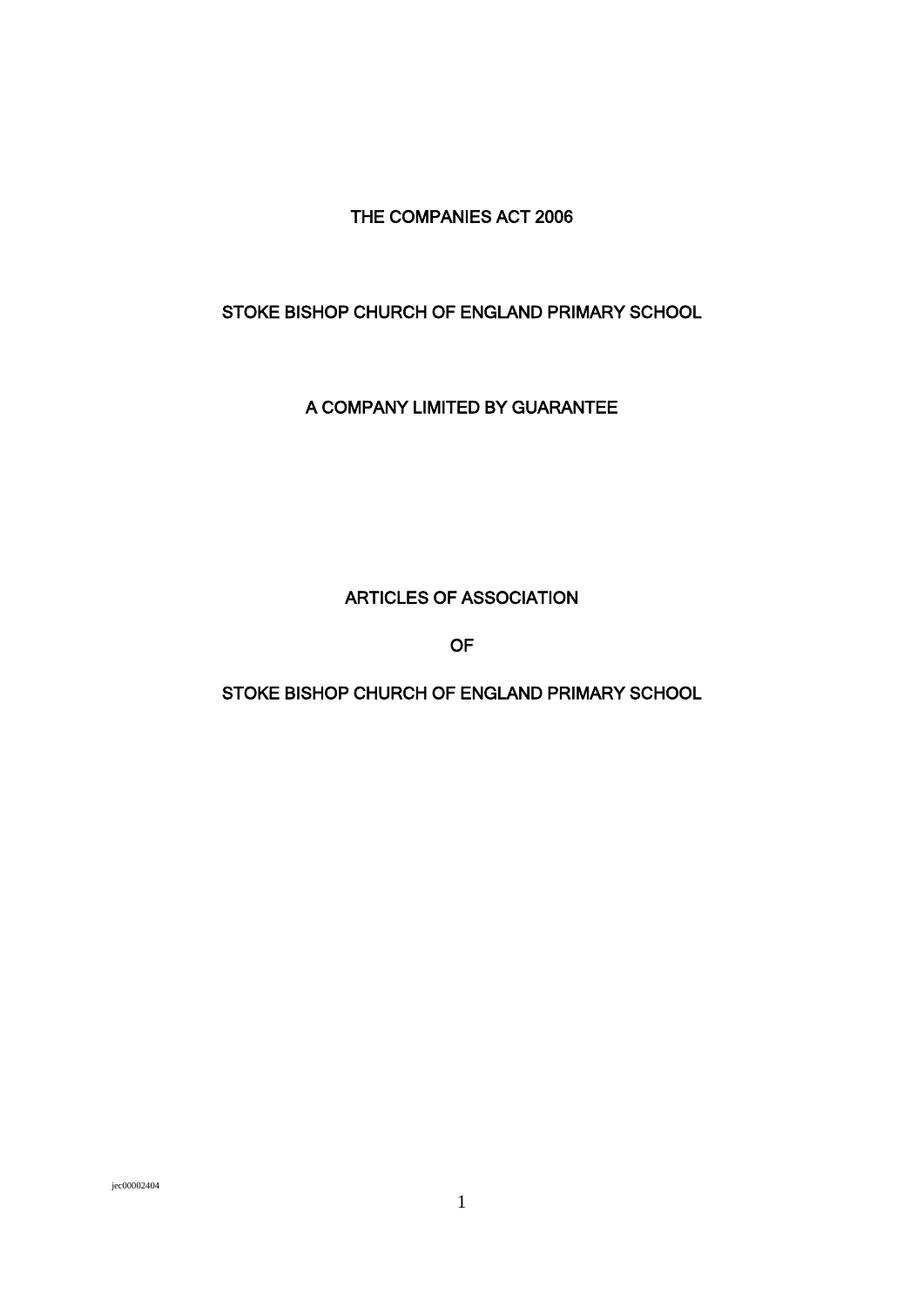### THE COMPANIES ACT 2006

## COMPANY LIMITED BY GUARANTEE

### ARTICLES OF ASSOCIATION

#### OF

### STOKE BISHOP CHURCH OF ENGLAND PRIMARY SCHOOL

#### INTERPRETATION

- 1. In these Articles:-
	- (a) "the Academy" means the school referred to in Article 4 and established by the Academy Trust;
	- (b) "Academy Financial Year" means the academic year from  $1<sup>st</sup>$  of September to 31<sup>st</sup> of August in any year;
	- (c) "the Academy Trust"means the company intended to be regulated by these Articles and referred to in Article 2;
	- (d) "Additional Governors" means the Governors appointed pursuant to Article 62 and 62A;
	- (e) "Area Dean" means the Area Dean of any Church of England Deanery in which the school is situated or which it serves
	- (f) "the Articles" means these Articles of Association of the Academy Trust;
	- (g) "Chief Inspector" means Her Majesty's Chief Inspector of Education, Children's Services and Skills or his successor:
	- (h) "clear days" in relation to the period of a notice means the period excluding the day when the notice is given or deemed to be given and the day on which it is to take effect;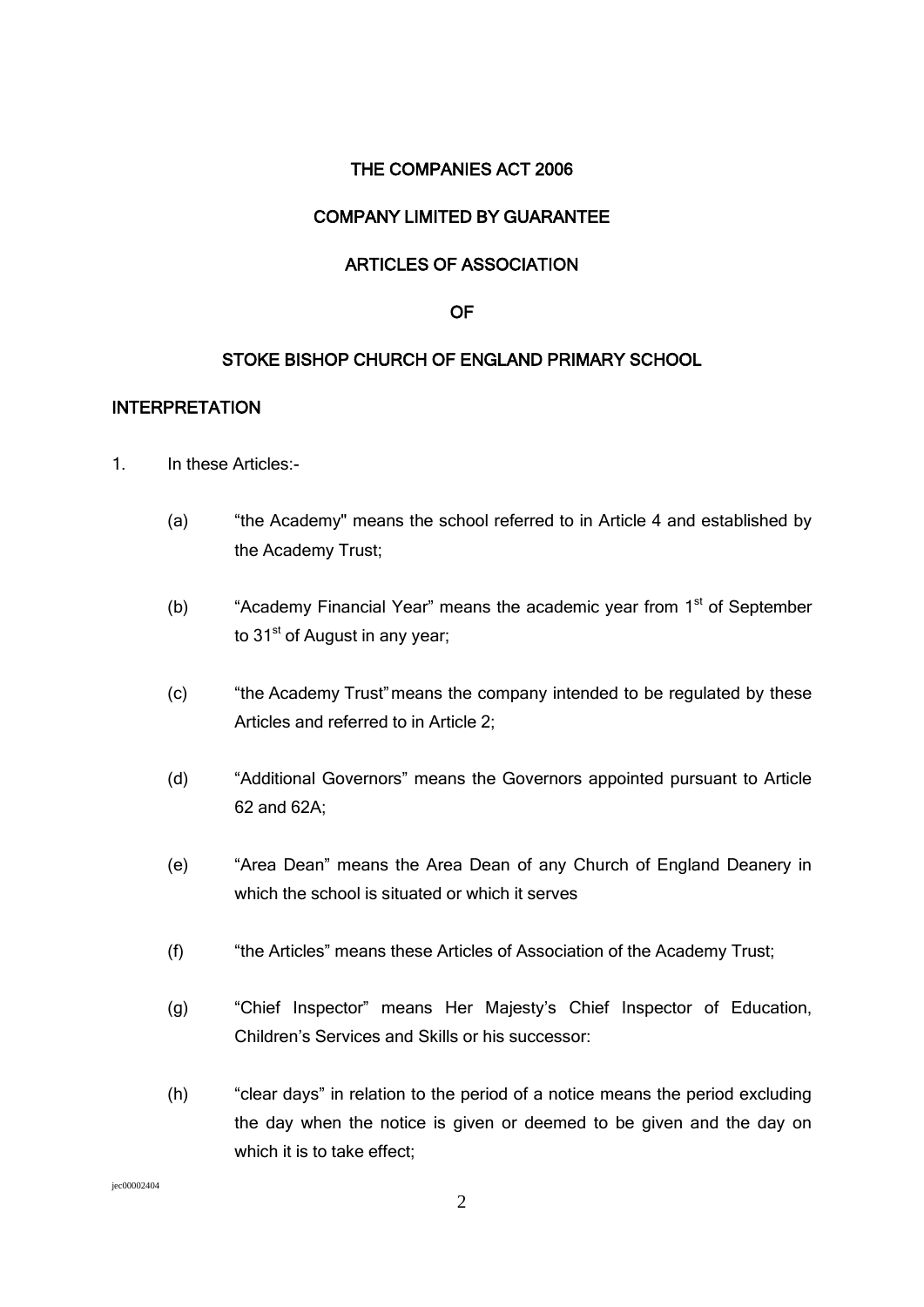- (i) "Clerk" means the clerk to the Governors or any other person appointed to perform the duties of the clerk to the Governors, including a joint, assistant or deputy clerk;
- (j) "Diocese" means the Church of England diocese in which the Academy is situated;
- (k) "Diocesan Board of Education" means that body constituted under the Diocesan Boards of Education Measure 1991 for the Diocese and any successor body;
- (l) not used;
- (m) "DOBAC" means the Diocese of Bristol Academies Company, a charitable company limited by guarantee incorporated and registered in England and Wales under company number 07688544;
- (n) "financial expert" means an individual, company or firm who is authorised to give investment advice under the Financial Services and Markets Act 2000;
- (o) "Foundation Governors" means governors appointed pursuant to Article 51;
- (p) "Foundation Member" means the Incumbent or any person appointed pursuant to Article  $16B^1$ ;
- (q) "Funding Agreement" means the agreement made under section 1 of the Academies Act 2010 between the Academy Trust and the Secretary of State to establish the Academy;
- (r) not used ;

1

jec00002404  $1$  We recommend these be Church of England corporate persons. The starting point is to consider who has responsibility for appointment of foundation governors at the school and who are the school site trustees. Examples of those who might be corporate members include the DBE (generally recommended if that is a corporate body, or otherwise an appointee of the DBE), the DBF, the Incumbent of a church to which the school is linked, the trustees of the school site (if not the DBE or the DBF), the Diocesan Bishop, any relevant Area Dean and any relevant PCC.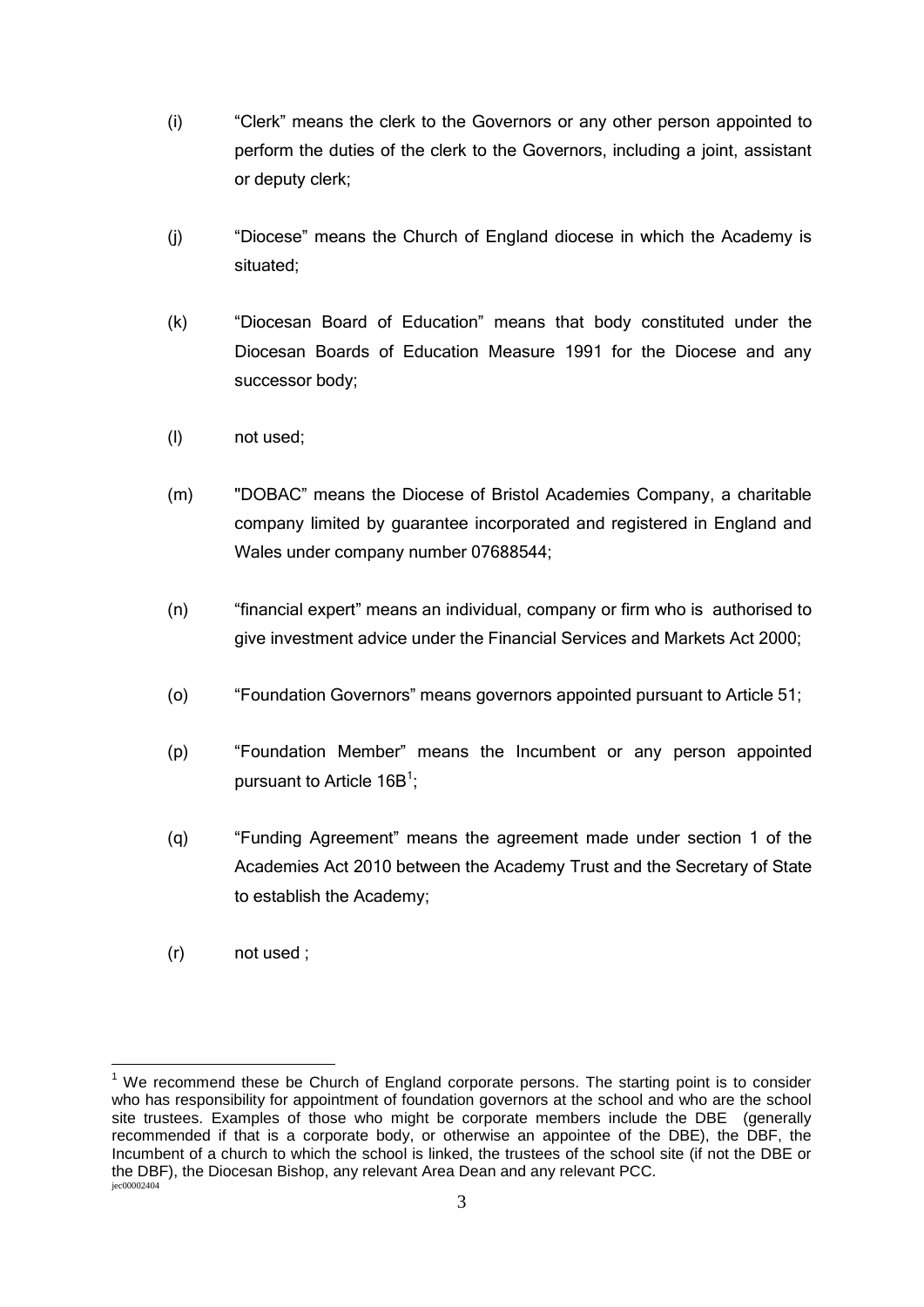- (s) "the Governors" means the directors of the Academy Trust (and "Governor" means any one of those directors), subject to the definition of this term at Article 6.9(b) in relation to Articles 6.2-6.9;
- (t) "the Incumbent" means the Incumbent of St Mary Magdalene Church, Stoke Bishop, Bristol;
- (u) not used;
- (v) not used;
- (w) "Local Authority Associated Persons" means any person associated with any local authority within the meaning given in section 69 of the Local Government and Housing Act 1989;
- (x) "Member" means a member of the Academy Trust and someone who as such is bound by the undertaking contained in Article 8;
- (y) "the Memorandum" means the Memorandum of Association of the Academy Trust;
- (z) "Office" means the registered office of the Academy Trust;
- (aa) "the Parent Governors" means the Governors appointed pursuant to Articles 53 to 58 inclusive;
- (bb1) "Parish" means the Church of England parish in which the Academy is situated or which it serves;
- (bb2) "Principal" means the head teacher of the Academy;
- (cc) "Principal Regulator" means the body or person appointed as the Principal Regulator under the Charities Act 2006;
- (dd1) "SIAS" means the Statutory Inspection of Anglican Schools or any successor inspection of such schools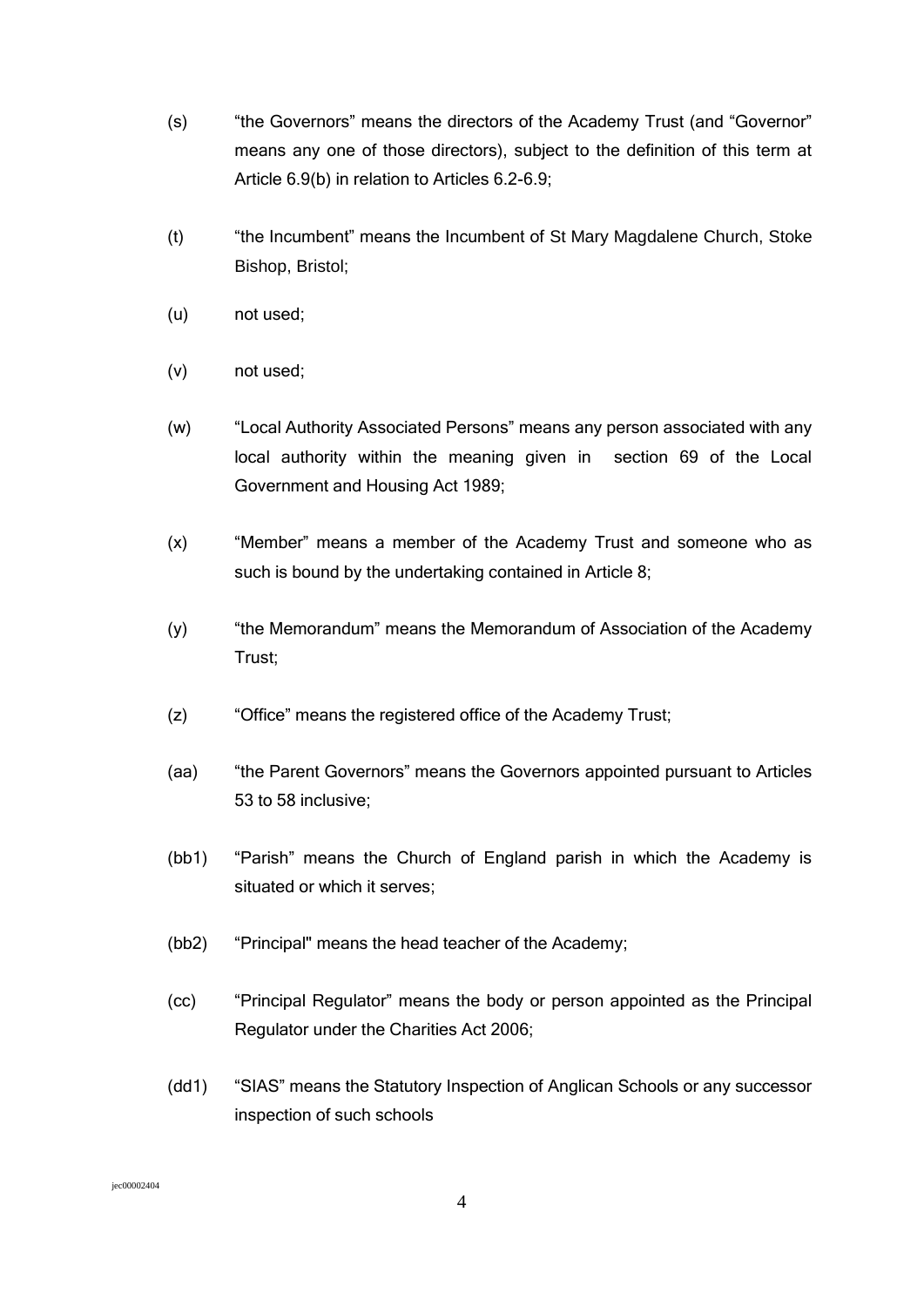- (dd2) "the seal" means the common seal of the Academy Trust if it has one;
- (dd3) "Reserved Teacher" has the same meaning given to the term "reserved teacher" in section 58(2) of the School Standards and Framework Act 1998 namely a teacher who is (i) selected for their fitness and competence to give religious education as is required in accordance with arrangements under paragraph 3(3) of Schedule 19 of that Act (arrangements for religious education in accordance with the Object and the school's trust deed) and (ii) is specifically appointed to do so
- (ee) Not used;
- (ff) "Secretary of State" means the Secretary of State for Education or successor;
- (gg) "Staff Governor" means an employee of the Academy Trust who may be appointed as a Governor pursuant to Article 50A;
- (hh) "teacher" means a person employed under a contract of employment or a contract for services or otherwise engaged to provide his services as a teacher at the Academy;
- (ii1) "Trustees" means those trustees holding the school site and providing it to the Academy Trust for use and occupation by the Academy<sup>2</sup>
- (ii2) "the United Kingdom" means Great Britain and Northern Ireland;
- (jj) words importing the masculine gender only shall include the feminine gender. Words importing the singular number shall include the plural number, and vice versa;
- (kk) subject as aforesaid, words or expressions contained in these Articles shall, unless the context requires otherwise, bear the same meaning as in the Companies Act 2006, as appropriate;
- (ll) any reference to a statute or statutory provision or measure shall include any

 $\frac{1}{2}$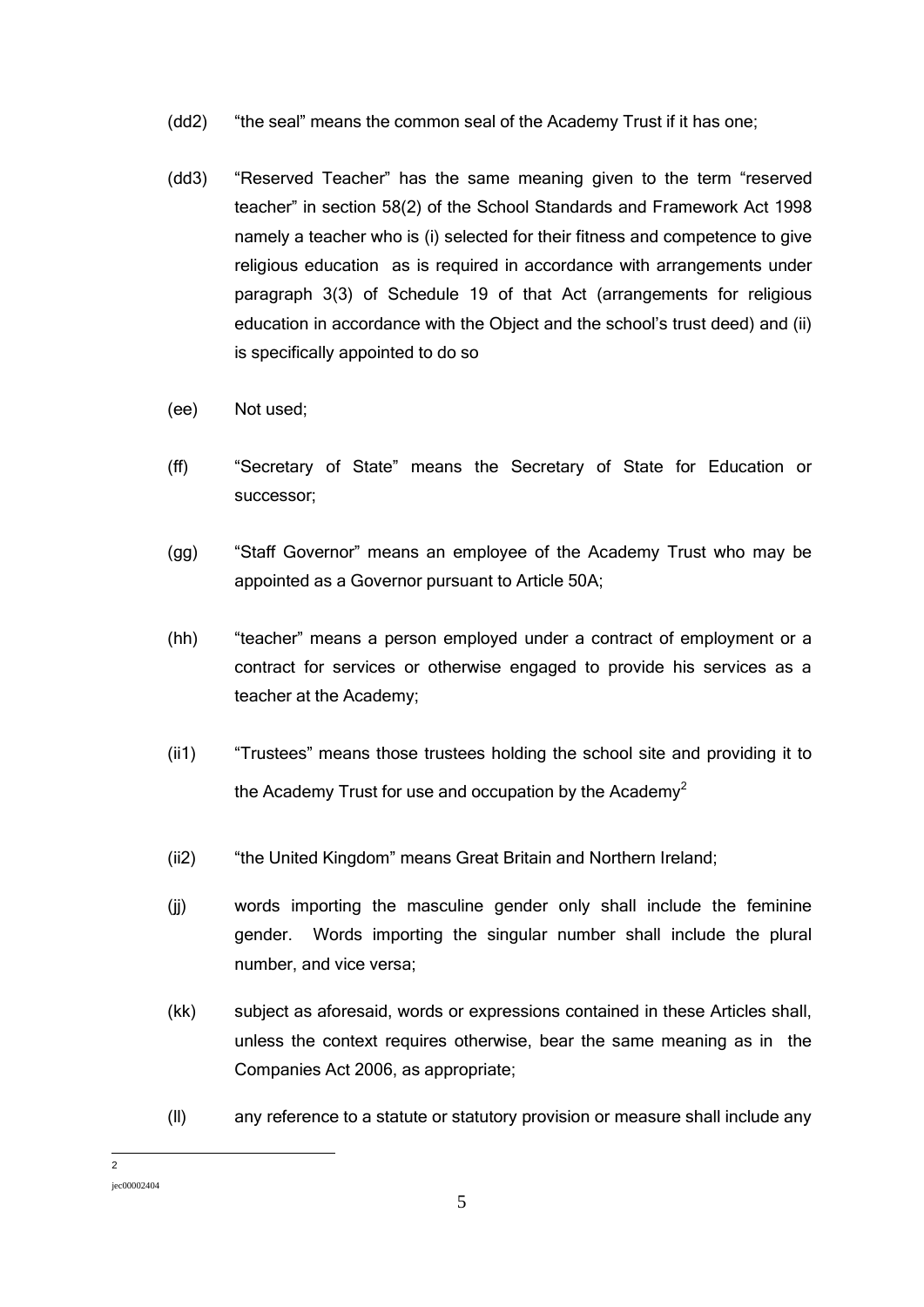statute or statutory provision or measure which replaces or supersedes such statute or statutory provision or measure including any modification or amendment thereto.

- 2. The company's name is Stoke Bishop Church of England Primary School (and in this document it is called "the Academy Trust").
- 3. The Academy Trust's registered office is to be situated in England and Wales.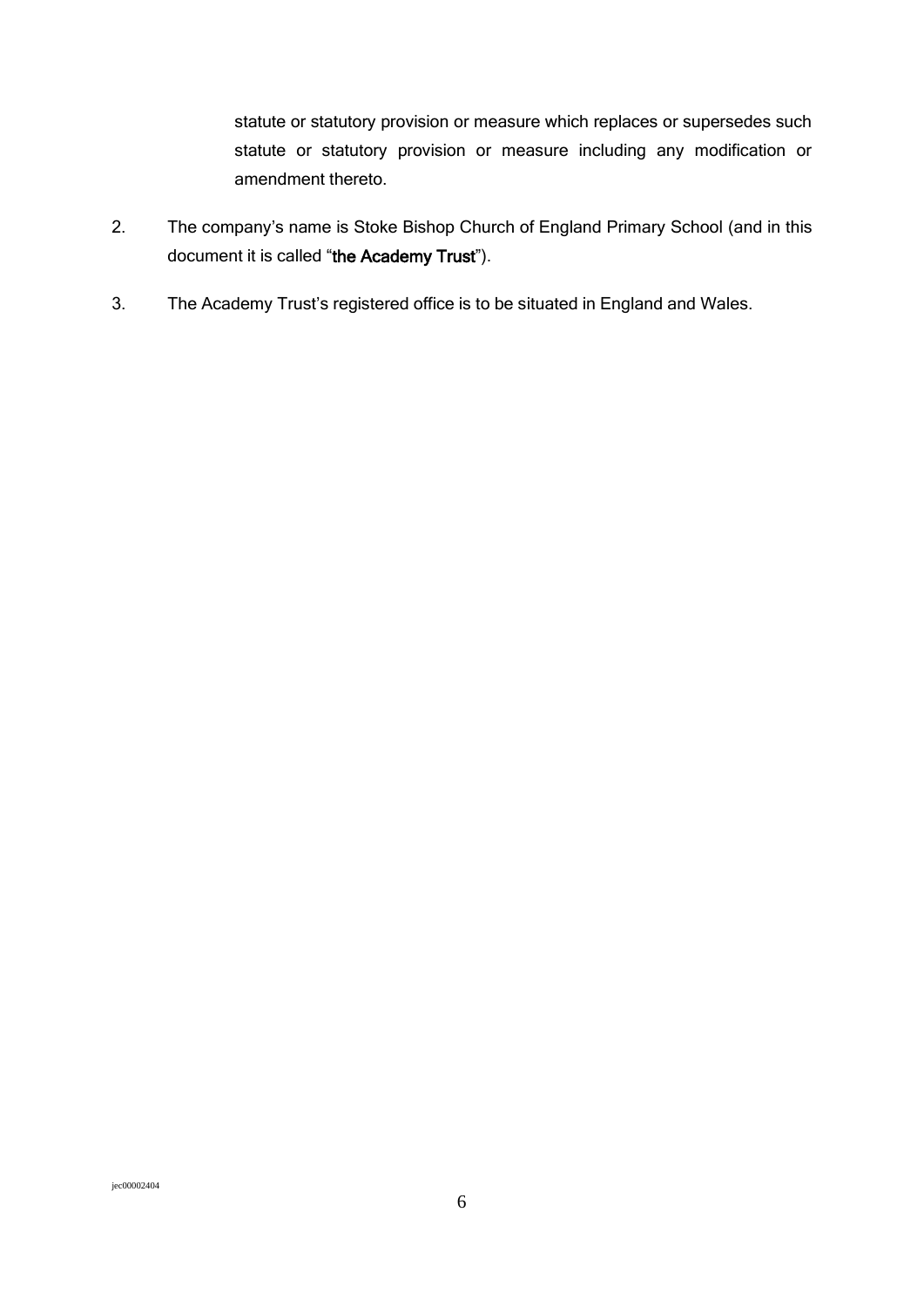#### OBJECTS

- 4. The Academy Trust's object ("the Object") is specifically restricted to the following: to advance for the public benefit education in the United Kingdom, in particular but without prejudice to the generality of the foregoing by establishing, maintaining, carrying on, managing and developing a school with a designated Church of England religious character offering a broad and balanced curriculum ("the Academy) conducted in accordance with the principles, practices and tenets of the Church of England both generally and in particular in relation to arranging for religious education and daily acts of worship (as required by the Funding Agreement) and in having regard to the advice of the Diocesan Board of Education.
- 5. In furtherance of the Object but not further or otherwise the Academy Trust may exercise the following powers:-
	- (a) to draw, make, accept, endorse, discount, execute and issue promissory notes, bills, cheques and other instruments, and to operate bank accounts in the name of the Academy Trust;
	- (b) to raise funds and to invite and receive contributions provided that in raising funds the Academy Trust shall not undertake any substantial permanent trading activities and shall conform to any relevant statutory regulations;
	- (c) (subject to such consents as may be required by law or as may be required from the Trustees as landlord/licensor where this is the case) to acquire, alter, improve and charge or otherwise dispose of property;
	- (d) subject to Article 6 below to employ such staff, as are necessary for the proper pursuit of the Object (including the maintenance of an effective Church of England ethos) and to make all reasonable and necessary provision for the payments of pensions and superannuation to staff and their dependants;
	- (e) to establish or support, whether financially or otherwise, any charitable trusts, associations or institutions formed for all or any of the Object;
	- (f) to co-operate with other charities, other independent and maintained schools, voluntary bodies and statutory authorities operating in furtherance of the Object and to exchange information and advice with them;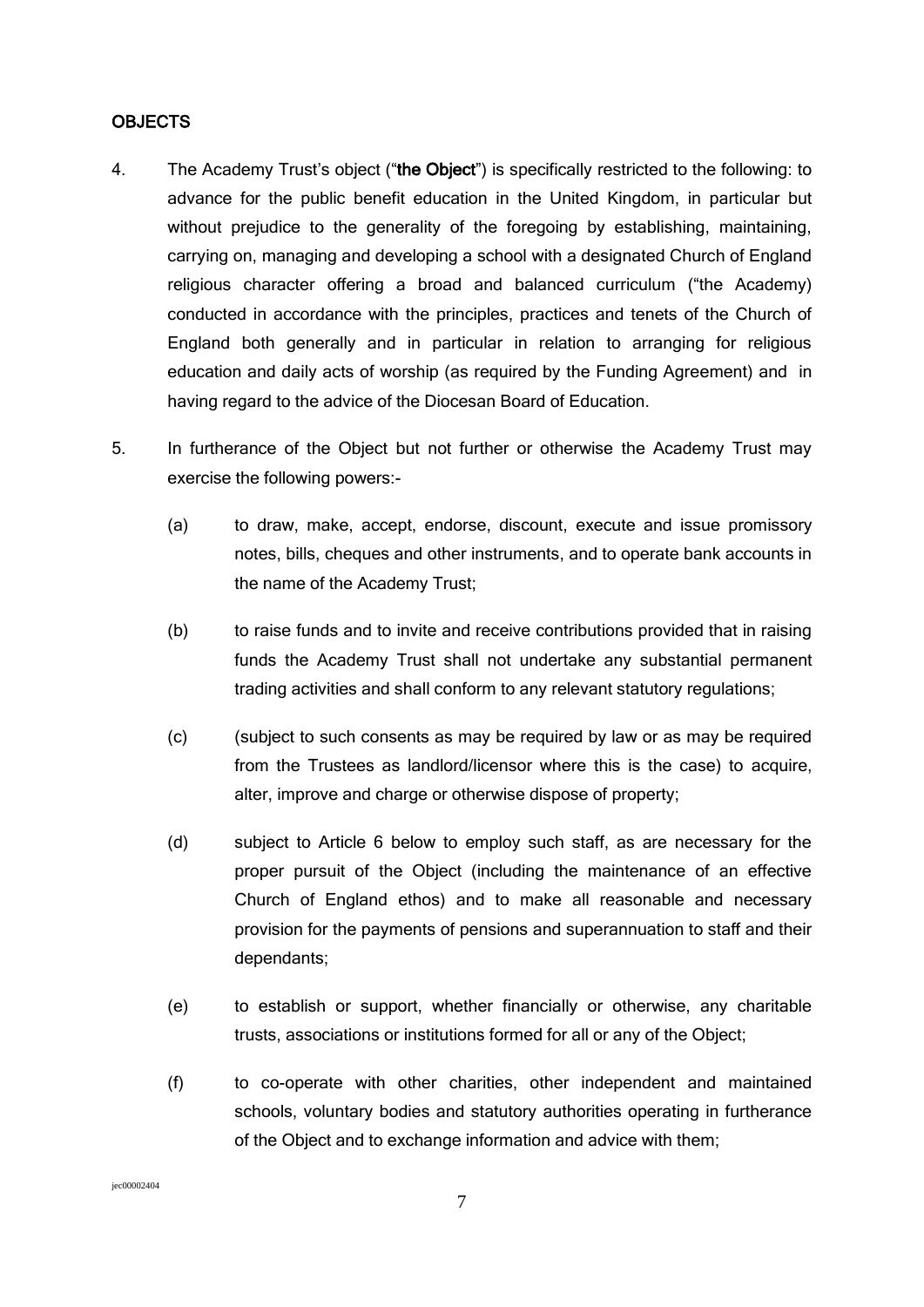- (g) to pay out of funds of the Academy Trust the costs, charges and expenses of and incidental to the formation and registration of the Academy Trust;
- (h) to establish, maintain, carry on, manage and develop the Academy at Cedar Park Bristol, Avon BS9 1BW.
- (i) to offer scholarships, exhibitions, prizes and awards to pupils and former pupils, and otherwise to encourage and assist pupils and former pupils;
- (j) to provide educational facilities and services to students of all ages and the wider community for the public benefit;
- (k) to carry out research into the development and application of new techniques in education in particular in relation to the areas of curricular specialisation of the Academy and to its approach to curriculum development and delivery and to publish the results of such research, and to develop means of benefiting from application of the experience of industry, commerce, other schools and the voluntary sector to the education of pupils in academies;
- (l) subject to such consents as may be required from the Trustees or otherwise required by law and/or by any contract entered into by or on behalf of the Academy Trust to borrow and raise money for the furtherance of the Object in such manner and on such security as the Academy Trust may think fit;
- (m) to deposit or invest any funds of the Academy Trust not immediately required for the furtherance of its Object(but to invest only after obtaining such advice from a financial expert as the Governors consider necessary and having regard to the suitability of investments and the need for diversification);
- (n) to delegate the management of investments to a financial expert, but only on terms that:
	- (i) the investment policy is set down in writing for the financial expert by the Governors;
	- (ii) every transaction is reported promptly to the Governors;
	- (iii) the performance of the investments is reviewed regularly with the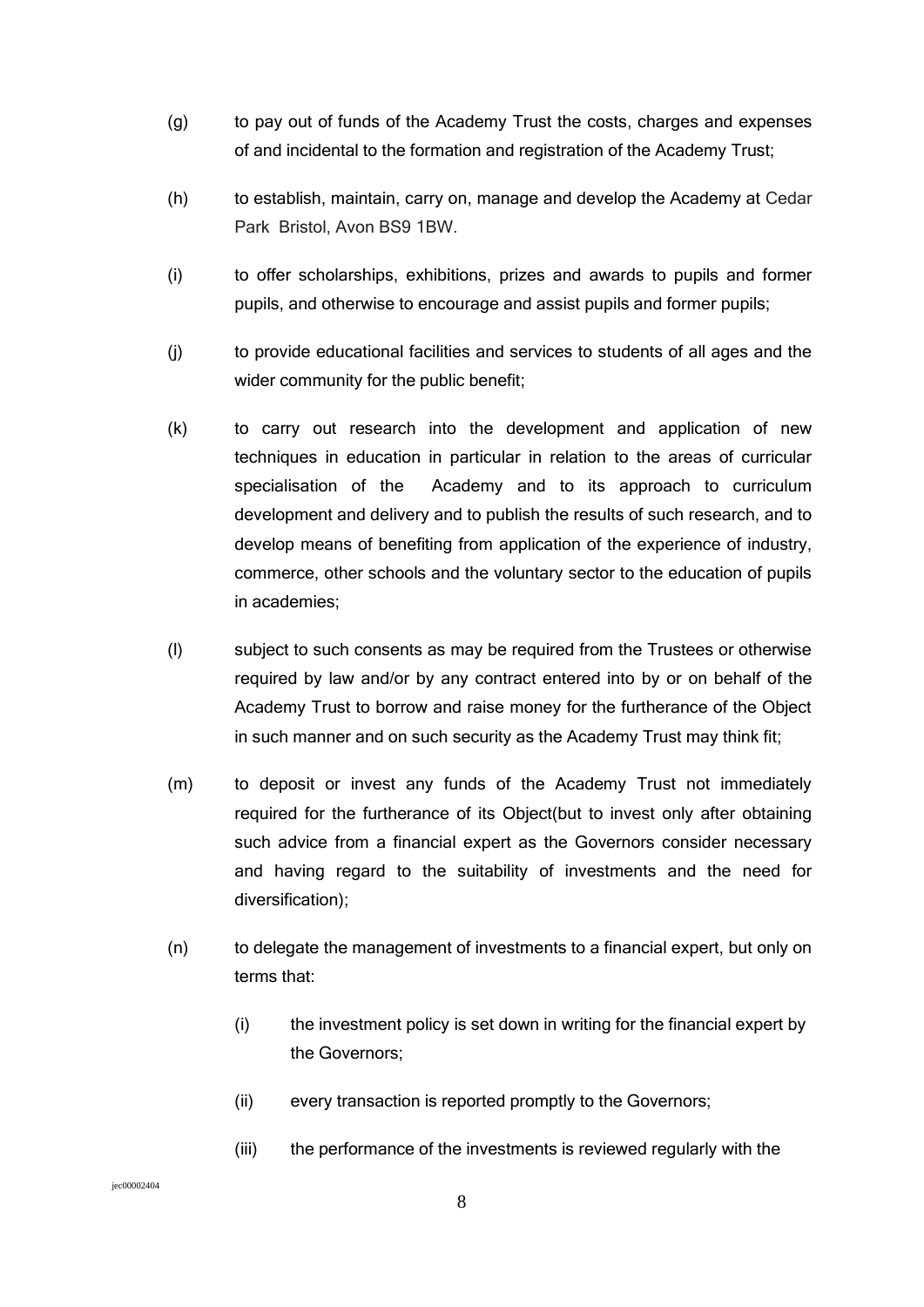Governors;

- (iv) the Governors are entitled to cancel the delegation arrangement at any time;
- (v) the investment policy and the delegation arrangement are reviewed at least once a year;
- (vi) all payments due to the financial expert are on a scale or at a level which is agreed in advance and are notified promptly to the Governors on receipt; and
- (vii) the financial expert must not do anything outside the powers of the Governors.
- (o) to arrange for investments or other property of the Academy Trust to be held in the name of a nominee company acting under the control of the Governors or of a financial expert acting under their instructions, and to pay any reasonable fee required;
- (p) to provide indemnity insurance to Governors in accordance with and subject to the conditions of section 232 to 235 of the Companies Act 2006, section 189 of the Charities Act 2011 or any other provision of law applicable to charitable companies and any such indemnity is limited accordingly;
- (q) to establish subsidiary companies to carry on any trade or business for the purpose of raising funds for the Academy Trust;
- (r) to do all such other lawful things as are necessary for or are incidental to or conducive to the achievement of the Object and appropriate to the religious character of the Academy.
- 6.1 The income and property of the Academy Trust shall be applied solely towards the promotion of the Object.
- 6.2 None of the income or property of the Academy Trust may be paid or transferred directly or indirectly by way of dividend bonus or otherwise by way of profit to any member of the Academy Trust. Nonetheless a member of the Academy Trust who is not also a Governor may:

### (a) benefit as a beneficiary of the Academy Trust;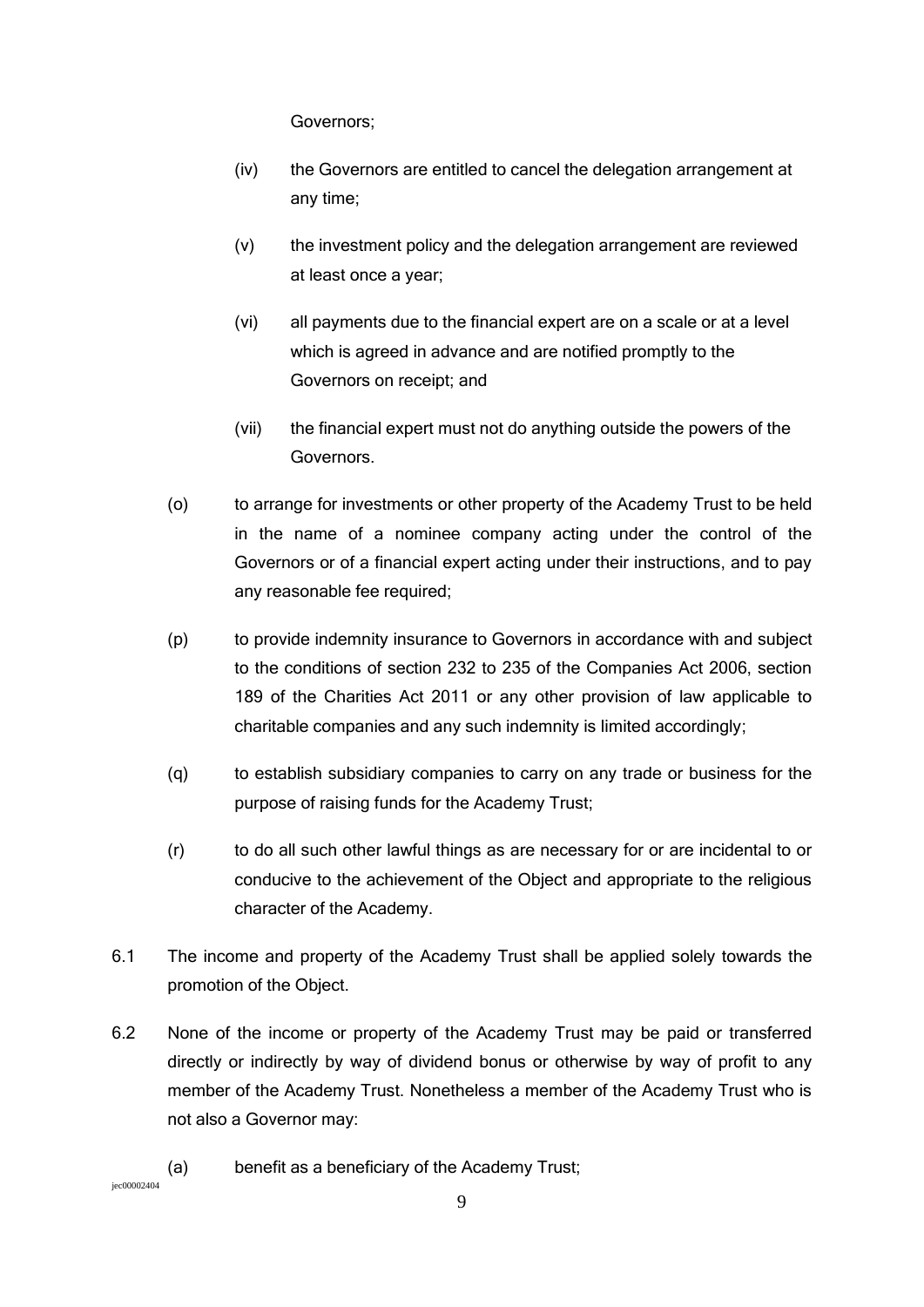- (b) be paid reasonable and proper remuneration for any goods or services supplied to the Academy Trust;
- (c) be paid rent for premises let by the member of the Academy Trust if the amount of the rent and other terms of the letting are reasonable and proper; and
- (d) be paid interest on money lent to the Academy Trust at a reasonable and proper rate, such rate not to exceed 2 per cent per annum below the base lending rate of a UK clearing bank selected by the Governors, or 0.5%, whichever is the higher.
- 6.3 A Governor may benefit from any indemnity insurance purchased at the Academy Trust's expense to cover the liability of the Governors which by virtue of any rule of law would otherwise attach to them in respect of any negligence, default or breach of trust or breach of duty of which they may be guilty in relation to the Academy Trust: Provided that any such insurance shall not extend to any claim arising from any act or omission which the Governors knew to be a breach of trust or breach of duty or which was committed by the Governors in reckless disregard to whether it was a breach of trust or breach of duty or not and provided also that any such insurance shall not extend to the costs of any unsuccessful defence to a criminal prosecution brought against the Governors in their capacity as directors of the Academy Trust. Further, this Article does not authorise a Governor to benefit from any indemnity insurance that would be rendered void by any provision of the Companies Act 2006, the Charities Act 2011 or any other provision of law.
- 6.4 A company, which has shares listed on a recognised stock exchange and of which any one Governor holds no more than 1% of the issued capital of that company, may receive fees, remuneration or other benefit in money or money's worth from the Academy Trust.
- 6.5 A Governor may at the discretion of the Governors be reimbursed from the property of the Academy Trust for reasonable expenses properly incurred by him or her when acting on behalf of the Academy Trust, but excluding expenses in connection with foreign travel.
- 6.6 No Governor may:
	- (a) buy any goods or services from the Academy Trust;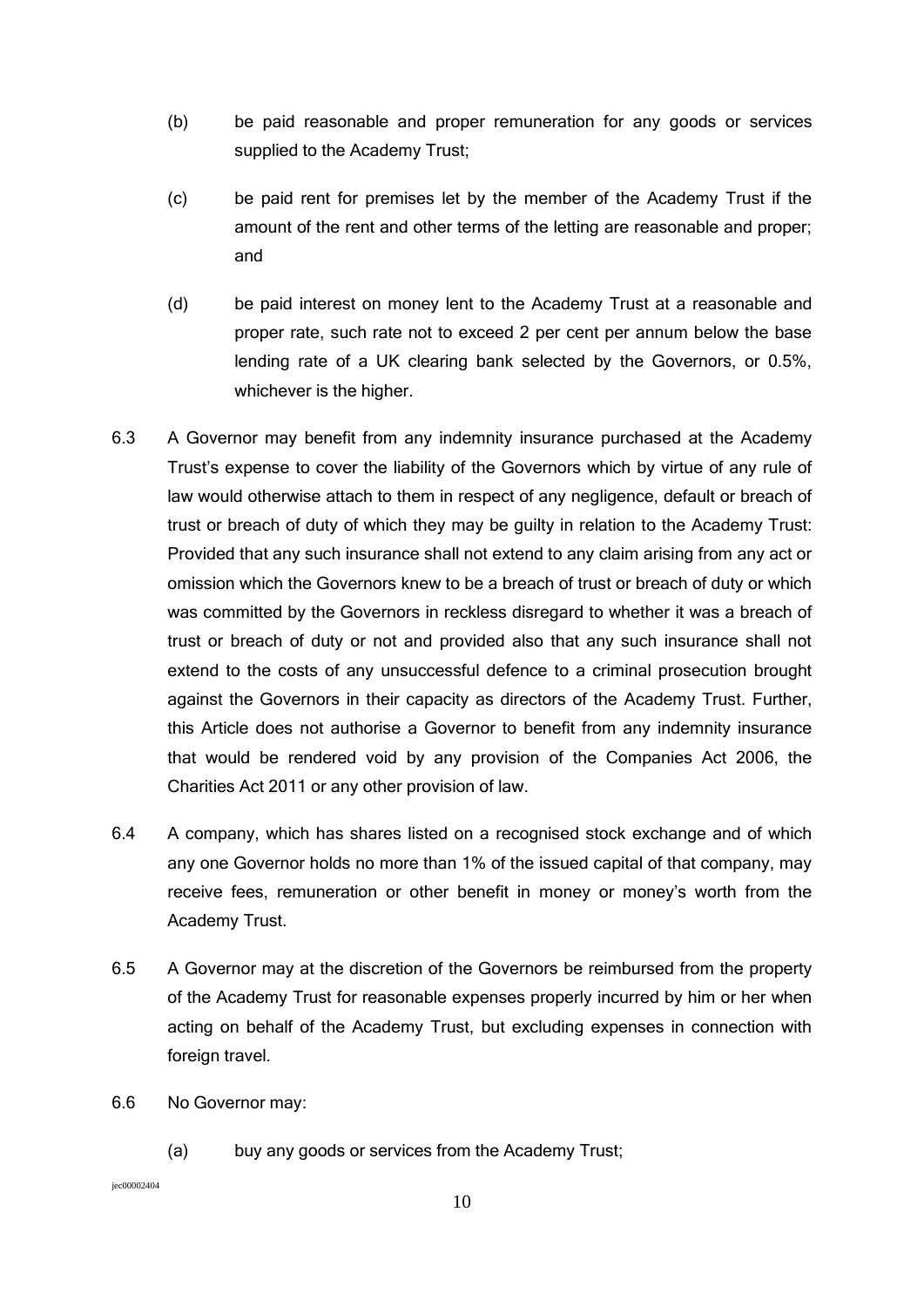- (b) sell goods, services, or any interest in land to the Academy Trust;
- (c) be employed by or receive any remuneration from the Academy Trust (other than the Principal and any Staff Governor whose employment and/or remuneration is subject to the procedure and conditions in Article 6.8)
- (d) receive any other financial benefit from the Academy Trust;

unless:

- (i) the payment is permitted by Article 6.7 and the Governors follow the procedure and observe the conditions set out in Article 6.8; or
- (ii) the Governors obtain the prior written approval of the Charity Commission and fully comply with any procedures it prescribes.
- 6.7 Subject to Article 6.8, a Governor may:
	- (a) receive a benefit from the Academy Trust in the capacity of a beneficiary of the Academy Trust.
	- (b) be employed by the Academy Trust or enter into a contract for the supply of goods or services to the Academy Trust, other than for acting as a Governor.
	- (c) receive interest on money lent to the Academy Trust at a reasonable and proper rate not exceeding 2% per annum below the base rate of a clearing bank to be selected by the Governors, or 0.5%, whichever is the higher.
	- (d) receive rent for premises let by the Governor to the Academy Trust if the amount of the rent and the other terms of the lease are reasonable and proper.
- 6.8 The Academy Trust and its Governors may only rely upon the authority provided by Article 6.7 if each of the following conditions is satisfied:
	- (a) the remuneration or other sums paid to the Governor do not exceed an amount that is reasonable in all the circumstances.
	- (b) the Governor is absent from the part of any meeting at which there is discussion of:
		- (i) his or her employment, remuneration, or any matter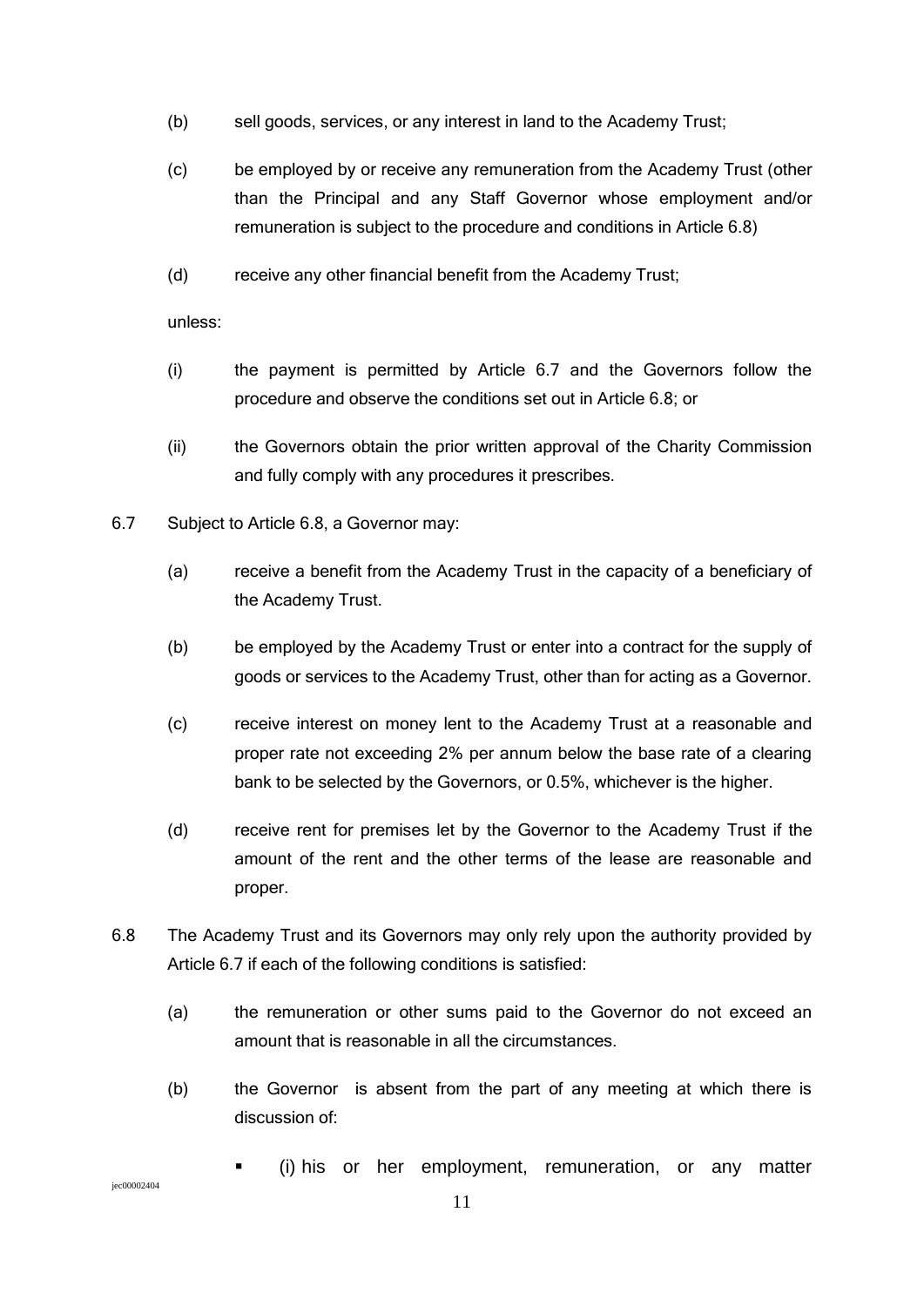concerning the contract, payment or benefit; or

- (ii) his or her performance in the employment, or his or her performance of the contract; or
- (iii) any proposal to enter into any other contract or arrangement with him or her or to confer any benefit upon him or her that would be permitted under Article 6.7; or
- (iv) any other matter relating to a payment or the conferring of any benefit permitted by Article 6.7.
- (c) the Governor does not vote on any such matter and is not to be counted when calculating whether a quorum of Governors is present at the meeting.
- (d) save in relation to employing or contracting with the Principal (a Governor pursuant to Articles 46 and 52) the other Governors are satisfied that it is in the interests of the Academy Trust to employ or to contract with that Governor rather than with someone who is not a Governor. In reaching that decision the Governors must balance the advantage of employing a Governor against the disadvantages of doing so (especially the loss of the Governor's services as a result of dealing with the Governor's conflict of interest).
- (e) the reason for their decision is recorded by the Governors in the minute book.
- (f) a majority of the Governors then in office have received no such payments or benefit.
- 6.8A The provision in clause 6.6 (c) that no Governor may be employed by or receive any remuneration from the Academy Trust (other than the Principal or a Staff Governor) does not apply to an existing employee of the Academy Trust who is subsequently elected or appointed as a Governor save that this clause shall only allow such a Governor to receive remuneration or benefit from the Academy Trust in his capacity as an employee of the Academy Trust and provided that the procedure as set out in Articles  $6.8(b)(i)$ , (ii) and  $6.8(c)$  is followed.
- 6.9 In Articles 6.2-6.9: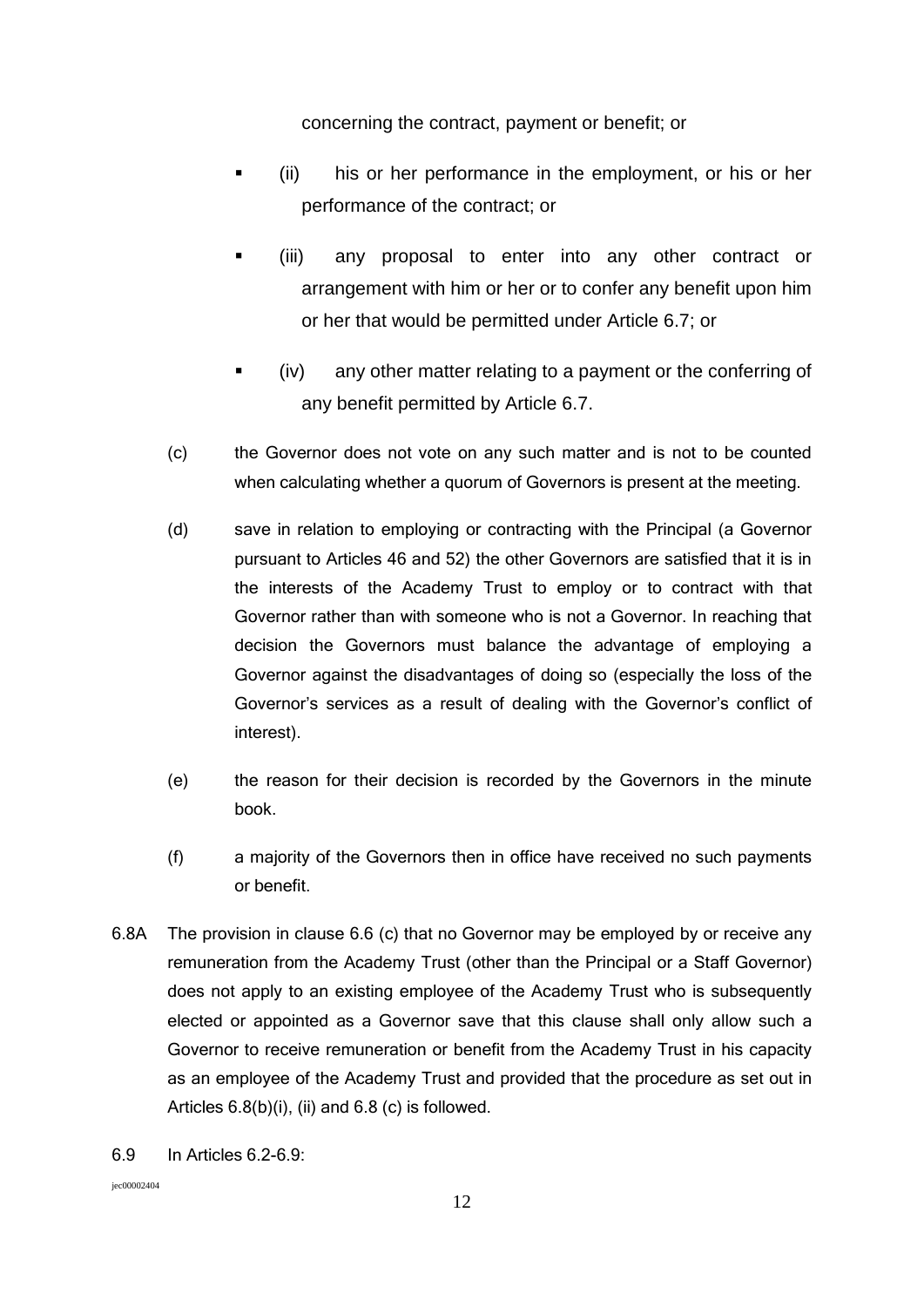- (a) "Academy Trust" shall include any company in which the Academy Trust:
	- holds more than 50% of the shares; or
	- controls more than 50% of the voting rights attached to the shares; or
	- has the right to appoint one or more directors to the board of the company.
- (b) "Governor" shall include any child, stepchild, parent, grandchild, grandparent, brother, sister or spouse of the governor or any person living with the governor as his or her partner
- (c) the employment or remuneration of a Governor includes the engagement or remuneration of any firm or company in which the Governor is:
	- (i) a partner;
	- (ii) an employee;
	- (iii) a consultant;
	- (iv) a director;
	- (v) a member; or
	- (vi) a shareholder, unless the shares of the company are listed on a recognised stock exchange and the Governor holds less than 1% of the issued capital.
- 7. The liability of the members of the Academy Trust is limited.
- 8. Every member of the Academy Trust undertakes to contribute such amount as may be required (not exceeding £10) to the Academy Trust's assets if it should be wound up while he or she is a member or within one year after he or she ceases to be a member, for payment of the Academy Trust's debts and liabilities before he or she ceases to be a member, and of the costs, charges and expenses of winding up, and for the adjustment of the rights of the contributories among themselves.
- jec00002404 9. If the Academy Trust is wound up or dissolved and after all its debts and liabilities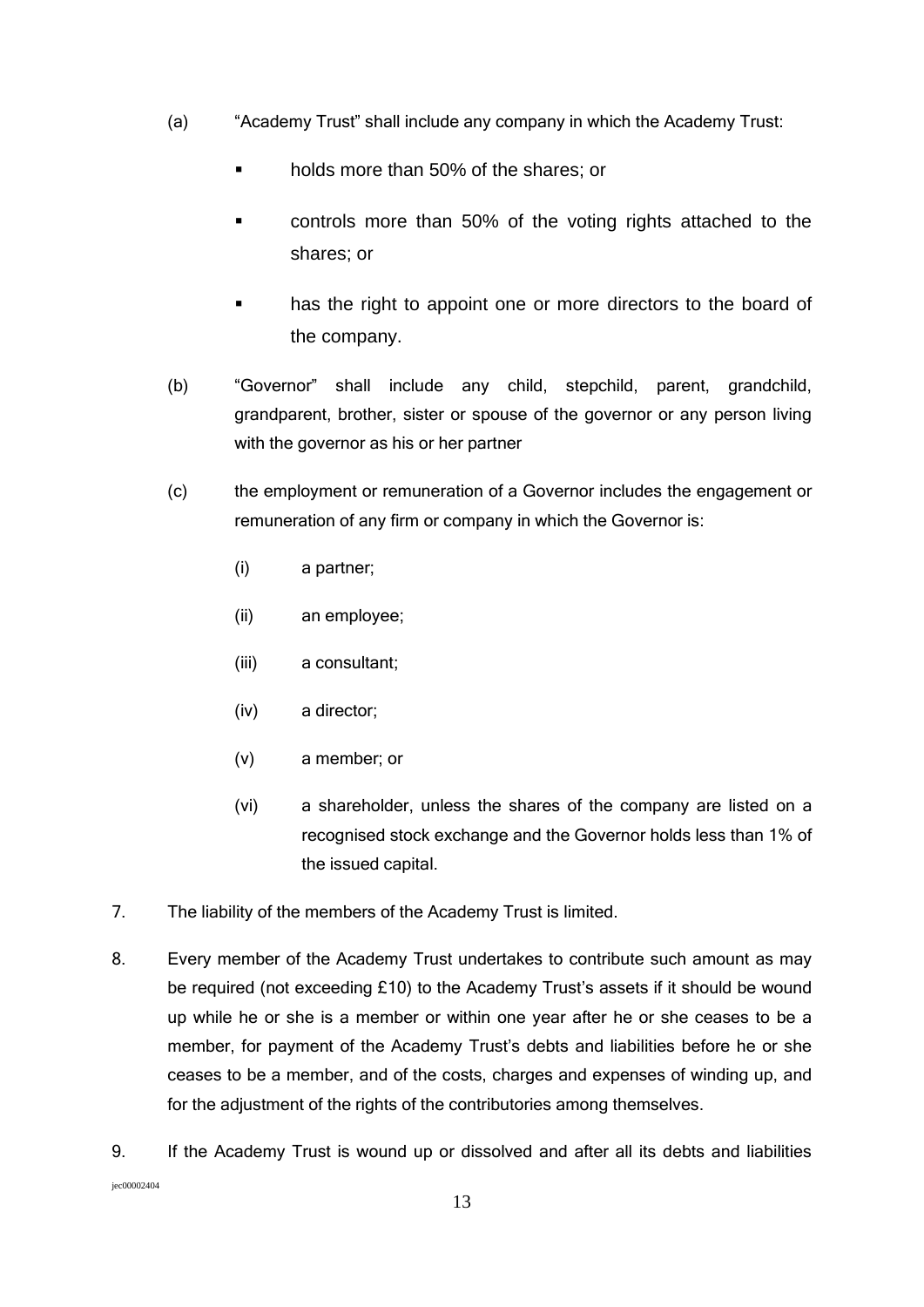(including any under section 2 of the Academies Act 2010) have been satisfied there remains any property it shall not be paid to or distributed among the members of the Academy Trust, but shall be given or transferred to some other charity or charities having objects similar to the Object which prohibits the distribution of its or their income and property to an extent at least as great as is imposed on the Academy Trust by Article 6 above, chosen by the members of the Academy Trust at or before the time of dissolution and if that cannot be done then to some other charitable object.

- 10. No alteration or addition shall be made to or in the provisions of the Memorandum and/or Articles without the written consent of the Foundation Member and the Diocesan Board of Education<sup>3</sup>.
- 11. No alteration or addition shall be made to or in the provisions of the Articles which would have the effect (a) that the Academy Trust would cease to be a company to which section 60 of the Companies Act 2006 applies; or (b) that the Academy Trust would cease to be a charity

## MEMBERS<sup>4</sup>

1

- 12. The Members of the Academy Trust shall comprise
	- (a) the signatories to the Memorandum (which shall not include the Foundation Member);<sup>5</sup>

 $3$  This Article 10 introduces a fundamental protection for other specific provisions in the Memorandum and Articles of Association which will if adhered to provide some safeguards to the character and ethos of the academy as a Church of England academy. Without this Article 10 a 75% majority of members (assuming equal voting rights which is the case unless the company constitution states otherwise) could effect alterations to the company constitution so that it was written entirely different to its original form, subject to securing the consent of the Secretary of State under the funding agreement. The separate reference to the requirement that the consent of the Trustees and the Diocesan Board of Education be obtained (whether they are foundation members or not) corresponds to the requirement for maintained schools that the consent of these bodies be obtained prior to a change to the Instrument of Government under The School Governance (Constitution) (England) Regulations 2007

 $4$  As this Academy Trust constitution is prepared for the situation where church bodies or persons are not in the majority it is intended that when one takes into account the various categories of members in this Article 12 the "Foundation Members" as defined in Article 1(p) and as set out in this Article 12 will be in the minority. Nevertheless we suggest the persons to be defined as 'Foundation Members' should reflect those persons in the Church who have played a role in the life of the school – the DBE, trustees, incumbent etc.

jec00002404  $<sup>5</sup>$  "There must be no less than 3 signatories to the Memorandum of Association. These signatories</sup> must not be the DBE, Bishop, Incumbent, Area Dean, Trustees, Foundation or persons nominated or appointed by them ("Church/Foundation related"). This Model is intended for VC or Foundation minority schools converting. Hence the number of these signatory Members (combined with any other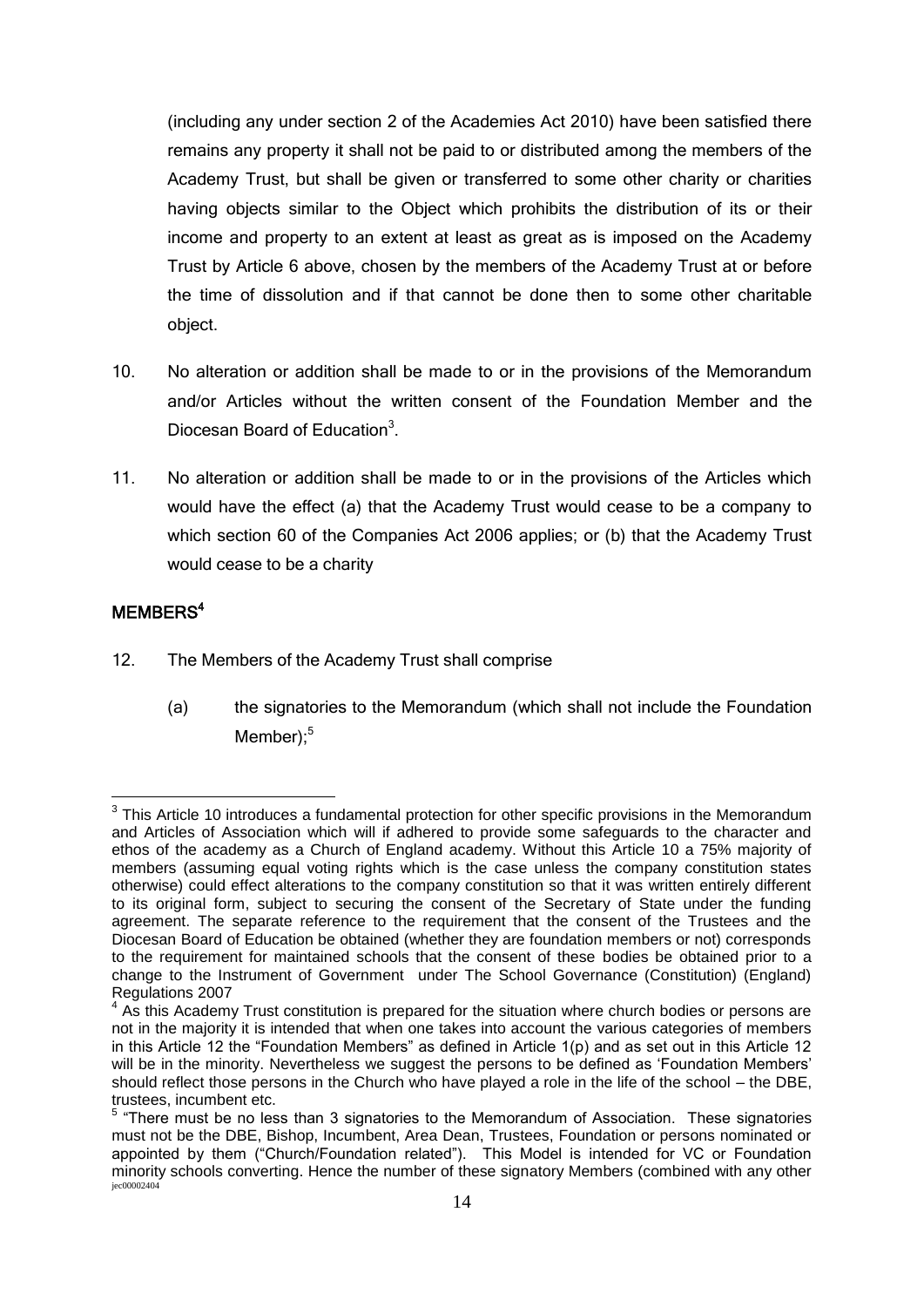- (b) the Foundation Member<sup>6</sup>;
- (c) 1 person appointed by the Secretary of State, in the event that the Secretary of State appoints a person for this purpose;
- (d) the chairman of the Governors;
- (e) any person appointed under Article 16A; and
- (f) any person appointed under Article 16.
- 12A. The Secretary of State's appointed Member (further to Article 12 c) shall become a Member upon the Secretary of State delivering, or posting (by registered post), to the Office of the Academy Trust a notice appointing a person as his Member.
- 13. Each of the persons entitled to appoint Members in Article 12 shall have the right from time to time by written notice delivered to the Office to remove any Member appointed by them and to appoint a replacement Member to fill a vacancy whether resulting from such removal or otherwise.
- 14. If any of the persons entitled to appoint Members in Article 12:
	- (a) in the case of an individual, die or become legally incapacitated;
	- (b) in the case of a corporate entity, cease to exist and are not replaced by a successor institution;
	- (c) becomes insolvent or makes any arrangement or composition with their creditors generally; or
	- (d) ceases to be a Member;

their right to appoint Members under these Articles shall vest in the remaining **Members** 

<sup>1</sup> non-Church/Foundation related Members) should be at least 75% of the total number of Members. Given that the Chair is automatically a Member, yet may be either a Church/Foundation or a non-Church/Foundation related person, then numbers should be chosen to accord with the existing position of the Chair and the powers of Article 16 or of Article 16B must be used as appropriate to restore the balance when necessary at any future point."

jec00002404  $6$  Note need for definition of Foundation Member at beginning of the Articles. The maximum number of such Foundation Members shall be, for VC converting schools, 25% of the total number of Members.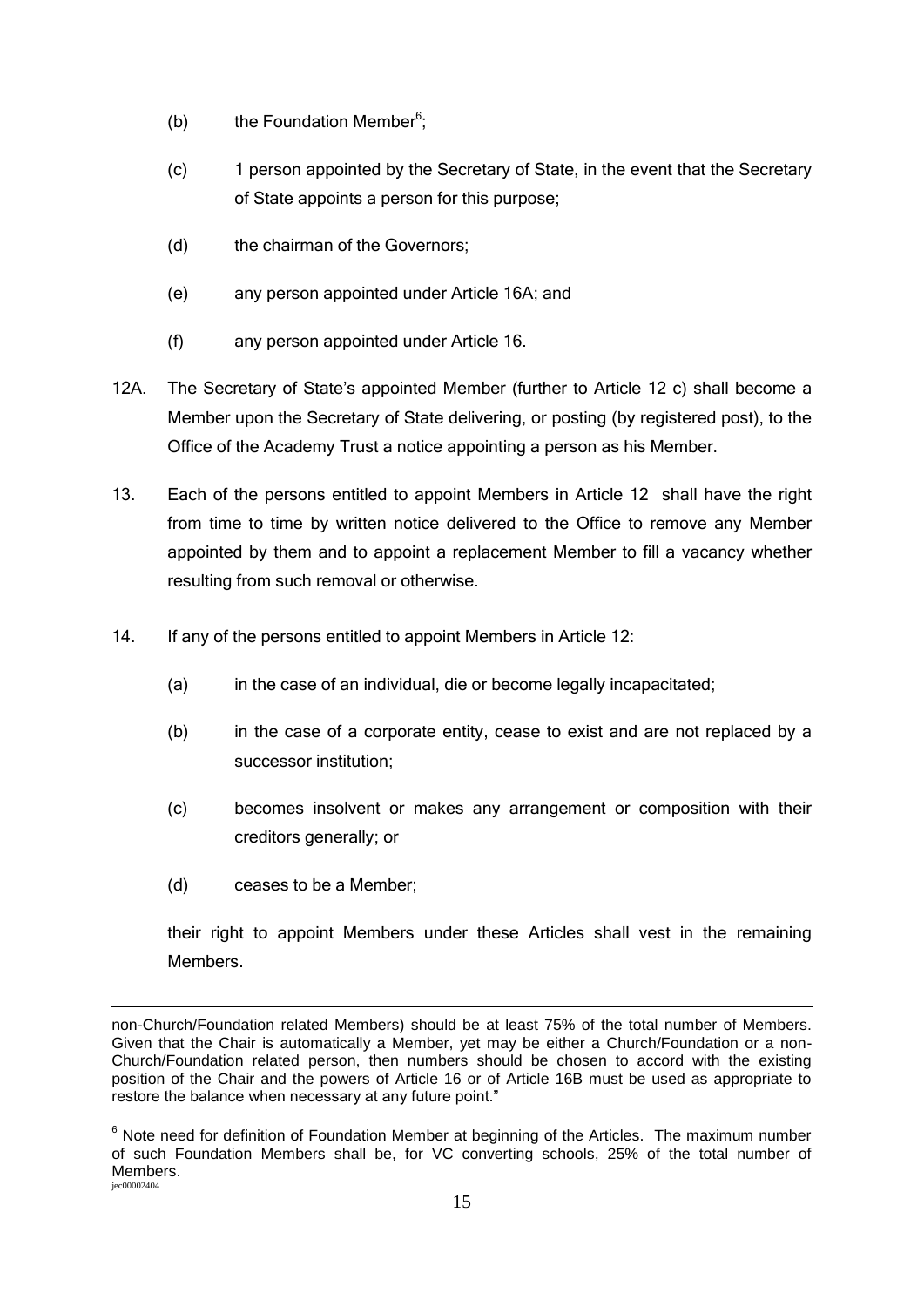- 15. Membership will terminate automatically if:
	- (a) a Member (which is a corporate entity) ceases to exist and is not replaced by a successor institution;
	- (b) a Member (which is an individual) dies or becomes incapable by reason of illness or injury of managing and administering his own affairs;
	- (c) a Member becomes insolvent or makes any arrangement or composition with that Member's creditors generally; or
- 16. The Members with the written consent of the Diocesan Board of Education may agree unanimously in writing to appoint such additional Members as they think fit and may unanimously (save that the agreement of the Member(s) to be removed shall not be required) in writing agree to remove any such additional Members.
- 16A. Upon (a) the resignation or removal of any Member (including a signatory to the Memorandum) other than the Foundation Member and/or (b) any other termination of such a Member's (other than the Foundation Member's) position as Member, the Members shall appoint (by majority) a replacement Member if required in order to ensure that the Foundation Member (together with the Chair of Governors, if the Chair of Governors is also the Incumbent or any corporation of the Church of England) does not represent more than 25% of the total number of Members.
- 16B. If the Foundation Member for the time being declines or is otherwise unable or unwilling to act, the Archdeacon of Malmesbury may appoint (with the consent of DOBAC) an alternative person to act as Foundation Member.
- 17. Every person nominated to be a Member of the Academy Trust shall
	- (a) either sign a written consent to become a Member or sign the register of Members on becoming a Member; and
	- (b) give an undertaking to the Foundation Members to uphold the Object of the Academy Trust.
- 18. Any Member other than those appointed under Articles  $12(b)(ii)^7$  may resign provided that after such resignation the number of Members is not less than three. A Member

jec00002404 1  $<sup>7</sup>$  Check that the reference to these Articles is correct. It won't be if the Foundation Members are also</sup> signatories to the Memorandum, or if the Foundation Members are referred to other than in these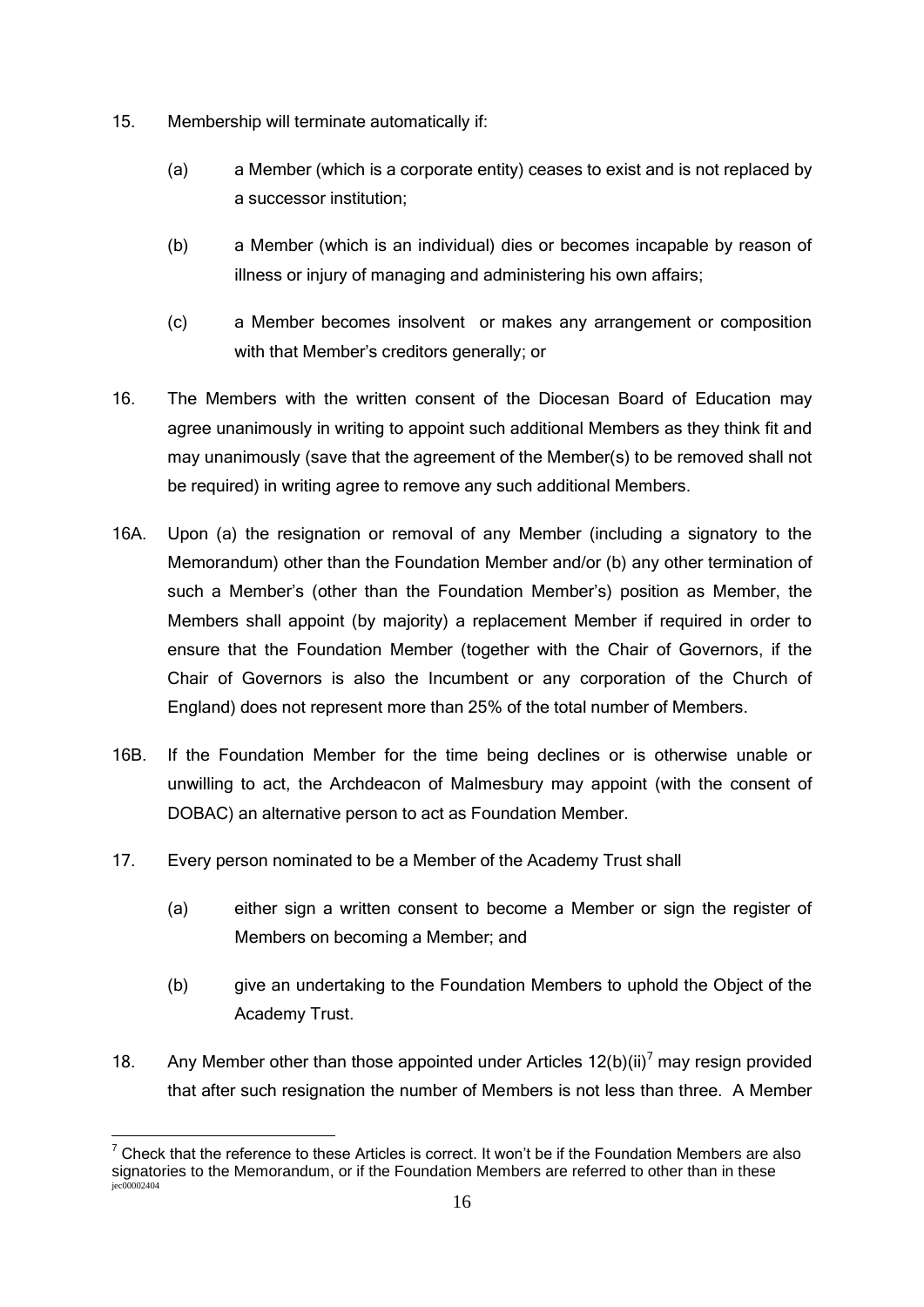shall cease to be one immediately on the receipt by the Academy Trust of a notice in writing signed by the person or persons entitled to remove him under Articles 13 or 16 provided that no such notice shall take effect when the number of Members is less than three unless it contains or is accompanied by the appointment of a replacement Memher $^8$ 

### GENERAL MEETINGS

- 19. Not used.
- 20. The Governors may call general meetings and, on the requisition of Members pursuant to the provisions of the Companies Act 2006, shall forthwith proceed to convene a general meeting in accordance with that Act. If there are not within the United Kingdom sufficient Governors to call a general meeting, any Governor or any Member of the Academy Trust may call a general meeting.

### NOTICE OF GENERAL MEETINGS

21. General meetings shall be called by at least fourteen clear days' notice but a general meeting may be called by shorter notice if it is so agreed by a majority in number of Members having a right to attend and vote and together representing not less than 90% of the total voting rights at that meeting.

The notice shall specify the time and place of the meeting and the general nature of the business to be transacted and, in the case of an Annual General Meeting, shall specify the meeting as such. The notice shall also state that the Member is entitled to appoint a proxy.

The notice shall be given to all the Members, to the Governors and auditors.

22. The accidental omission to give notice of a meeting to, or the non-receipt of notice of a meeting by, any person entitled to receive notice shall not invalidate the proceedings at that meeting.

### PROCEEDINGS AT GENERAL MEETINGS.

23. No business shall be transacted at any meeting unless a quorum is present. A Member counts towards the quorum by being present either in person or by proxy.

jec00002404

1

clauses. You will need to adjust as necessary.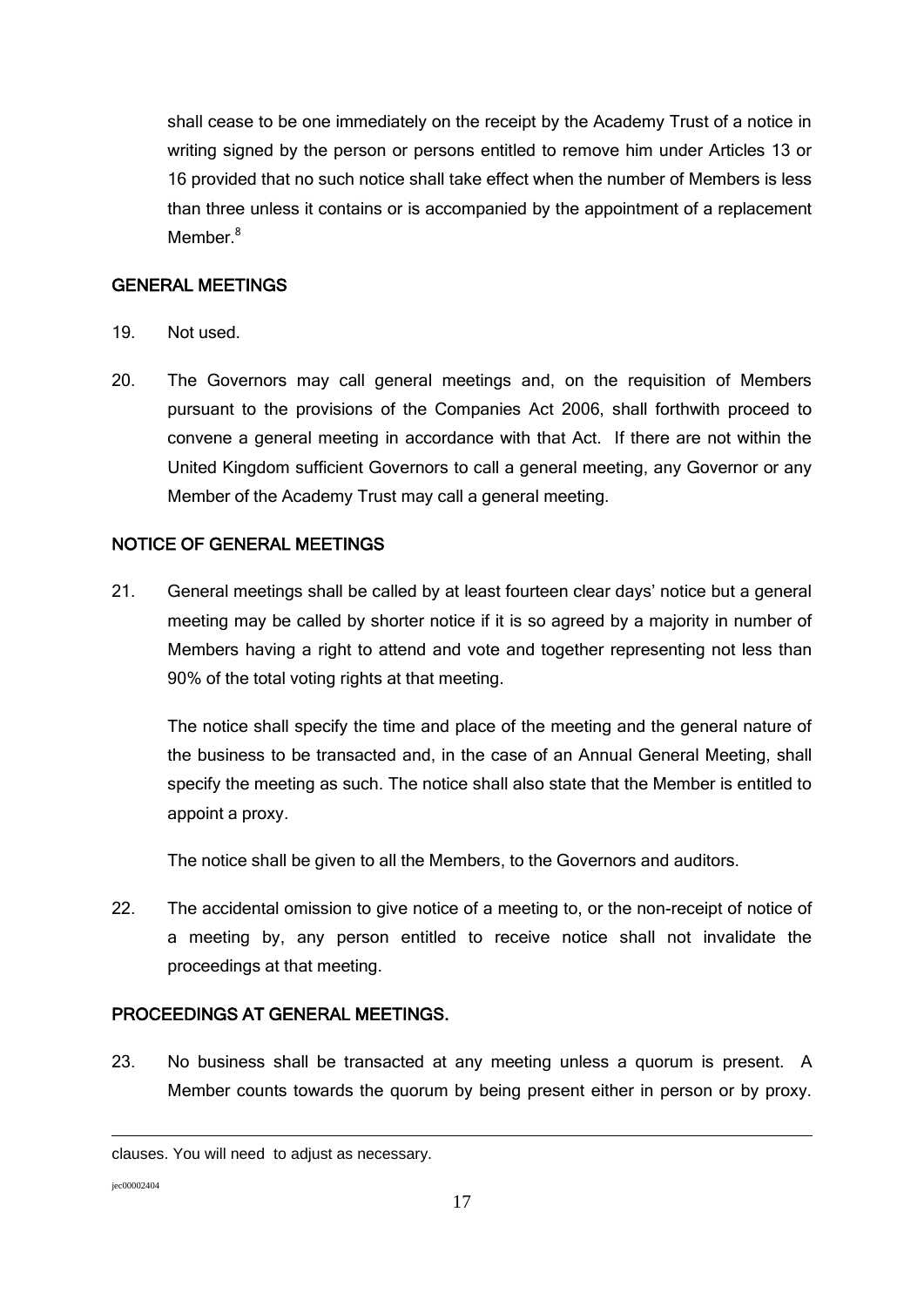Two persons entitled to vote upon the business to be transacted, each being a Member or a proxy of a Member or a duly authorised representative of a Member organisation shall constitute a quorum.

- 24. If a quorum is not present within half an hour from the time appointed for the meeting, or if during a meeting a quorum ceases to be present, the meeting shall stand adjourned to the same day in the next week at the same time and place or to such time and place as the Governors may determine.
- 25. The chairman, if any, of the Governors or in his absence some other Governor nominated by the Governors shall preside as chairman of the meeting, but if neither the chairman nor such other Governor (if any) be present within fifteen minutes after the time appointed for holding the meeting and willing to act, the Governor present shall elect one of their number to be chairman and, if there is only one Governor present and willing to act, he shall be the chairman.
- 26. If no Governor is willing to act as chairman, or if no Governor is present within fifteen minutes after the time appointed for holding the meeting, the Members present and entitled to vote shall choose one of their number to be chairman.
- 27. A Governor shall, notwithstanding that he is not a Member, be entitled to attend and speak at any general meeting.
- 28. The chairman may, with the consent of a majority of the Members at a meeting at which a quorum is present (and shall if so directed by the meeting), adjourn the meeting from time to time and from place to place, but no business shall be transacted at any adjourned meeting other than the business which might properly have been transacted at the meeting had the adjournment not taken place. When a meeting is adjourned for fourteen days or more, at least seven clear days' notice shall be given specifying the time, date and place of the adjourned meeting and the general nature of the business to be transacted. Otherwise it shall not be necessary to give any such notice.
- 29. A resolution put to the vote of the meeting shall be decided on a show of hands unless before, or on the declaration of the result of the show of hands a poll is duly demanded. Subject to the provisions of the Companies Act 2006, a poll may be demanded:-
	- (a) by the chairman; or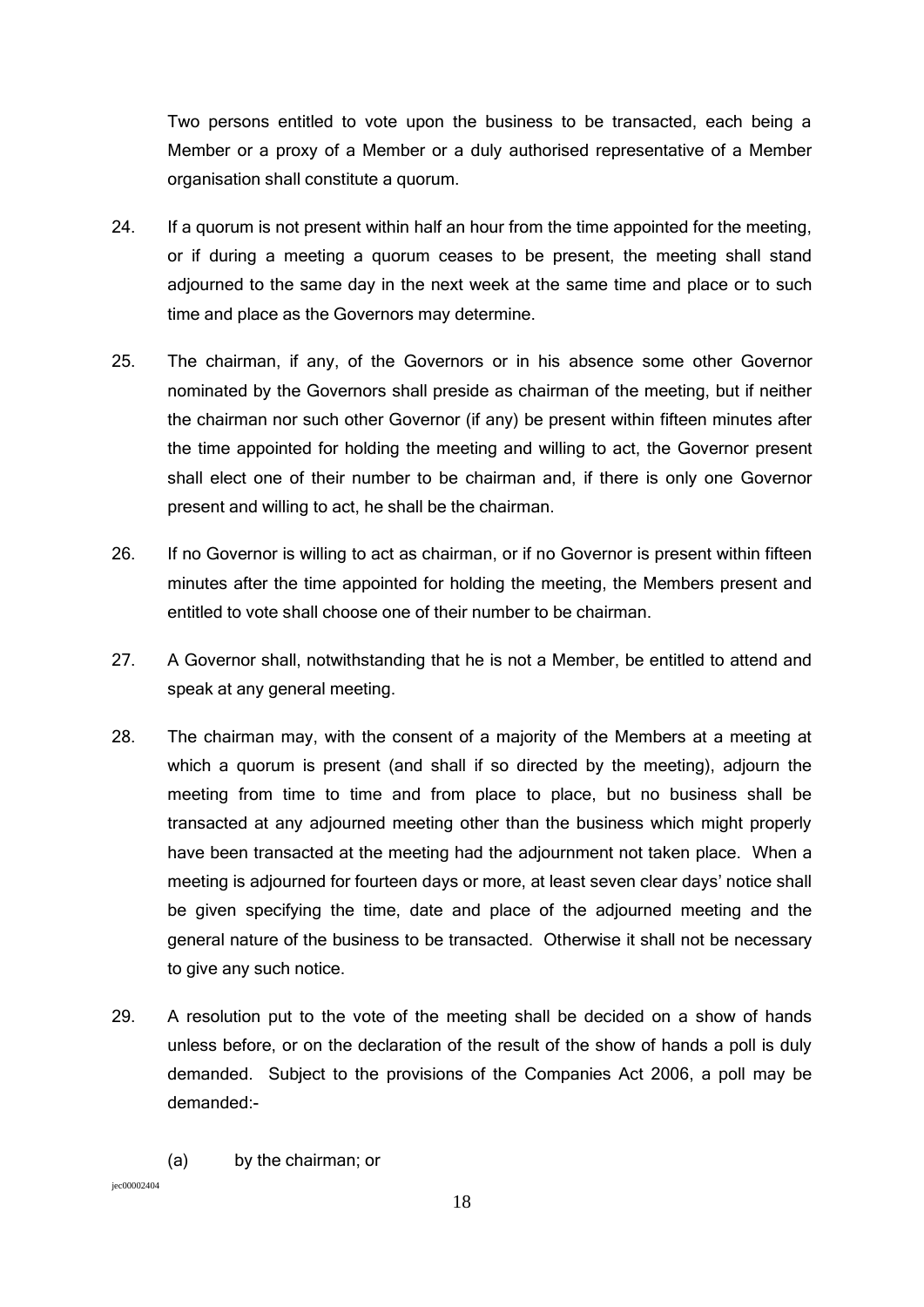- (b) by at least two Members having the right to vote at the meeting; or
- (c) by a Member or Members representing not less than one-tenth of the total voting rights of all the Members having the right to vote at the meeting.
- 30. Unless a poll is duly demanded a declaration by the chairman that a resolution has been carried or carried unanimously, or by a particular majority, or lost, or not carried by a particular majority and an entry to that effect in the minutes of the meeting shall be conclusive evidence of the fact without proof of the number or proportion of the votes recorded in favour of or against such resolution.
- 31. The demand for a poll may be withdrawn, before the poll is taken, but only with the consent of the chairman. The withdrawal of a demand for a poll shall not invalidate the result of a show of hands declared before the demand for the poll was made.
- 32. A poll shall be taken as the chairman directs and he may appoint scrutineers (who need not be Members) and fix a time, date and place for declaring the results. The result of the poll shall be deemed to be the resolution of the meeting at which the poll was demanded.
- 33. A poll demanded on the election of the chairman or on a question of adjournment shall be taken immediately. A poll demanded on any other question shall be taken either immediately or at such time, date and place as the chairman directs not being more than thirty days after the poll is demanded. The demand for a poll shall not prevent continuance of a meeting for the transaction of any business other than the question on which the poll is demanded. If a poll is demanded before the declaration of the result of a show of hands and the demand is duly withdrawn, the meeting shall continue as if the demand had not been made.
- 34. No notice need be given of a poll not taken immediately if the time, date and place at which it is to be taken are announced at the meeting at which it is demanded. In other cases at least seven clear days' notice shall be given specifying the time, date and place at which the poll is to be taken.
- 35. A resolution in writing agreed by such number of Members as required if it had been proposed at a general meeting shall be as effectual as if it had been passed at a general meeting duly convened and held provided that a copy of the proposed resolution has been sent to every Member. The resolution may consist of several instruments in the like form each agreed by one or more Members.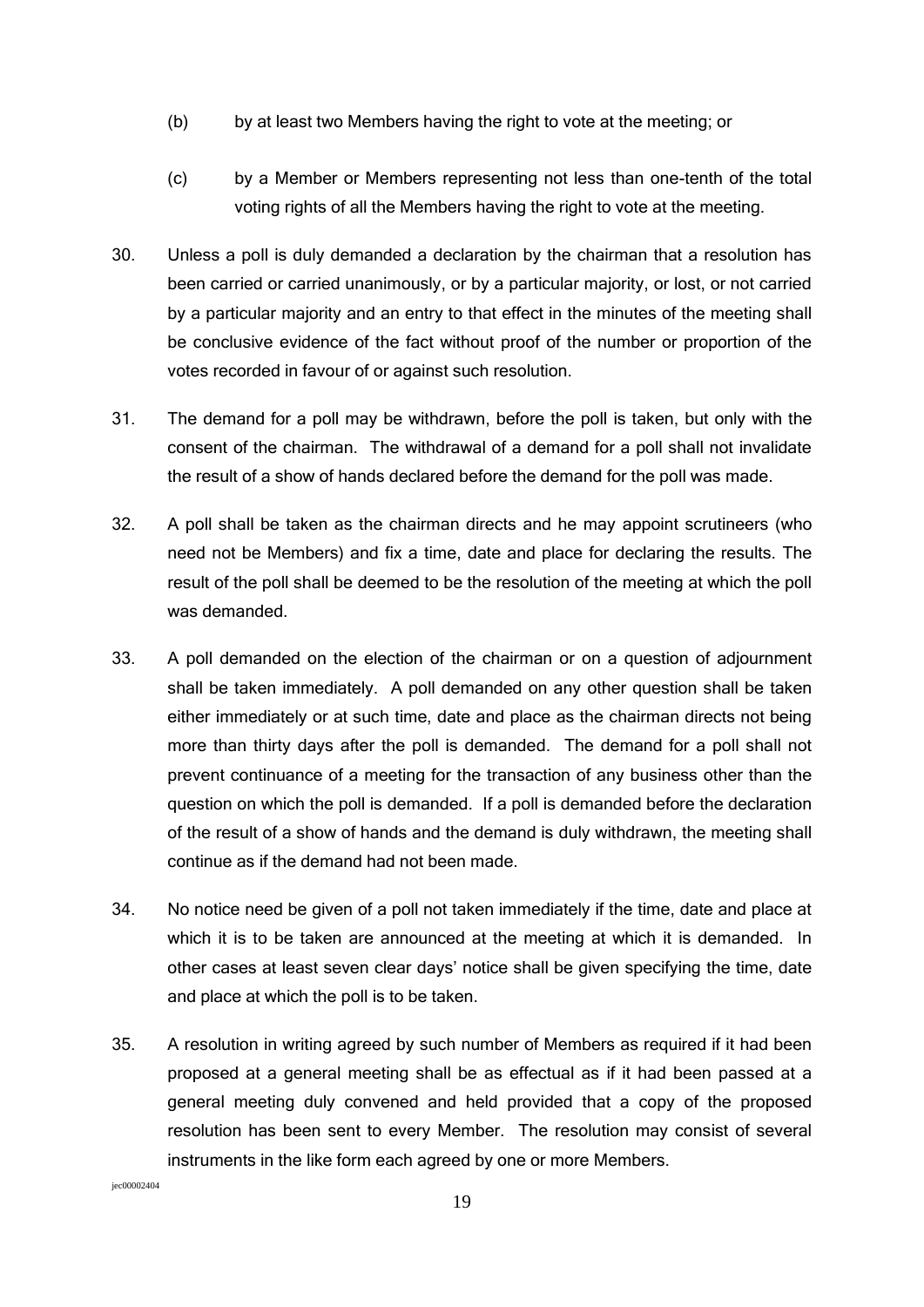#### VOTES OF MEMBERS

- 36. On the show of hands every Member present in person shall have one vote. On a poll every Member present in person or by proxy shall have one vote.
- 37. Not used.
- 38. No Member shall be entitled to vote at any general meeting unless all moneys then payable by him to the Academy have been paid
- 39. No objections shall be raised to the qualification of any person to vote at any general meeting except at the meeting or adjourned meeting at which the vote objected to is tendered, and every vote not disallowed at the meeting shall be valid. Any objection made in due time shall be referred to the chairman whose decision shall be final and conclusive.
- 40. An instrument appointing a proxy shall be in writing, signed by or on behalf of the appointer and shall be in the following form (or in a form as near thereto as circumstances allow or in any other form which is usual or which the Governors may approve) -.

"I/We, …….., of ………, being a Member/Members of the above named Academy Trust, hereby appoint ...... of ......, or in his absence, ........ of ....... as my/our proxy to attend, speak and vote in my/our name[s] and on my/our behalf at the annual general meeting/ general meeting of the Academy Trust to be held on …..20[ ], and at any adjournment thereof.

Signed on ….. 20[ ]"

41. Where it is desired to afford Members an opportunity of instructing the proxy how he shall act the instrument appointing a proxy shall be in the following form (or in a form as near thereto as circumstances allow or in any other form which is usual or which the Governors may approve)-

"I/We, ……., of ……., being a Member/Members of the above-named Academy Trust, hereby appoint .... of ......., or in his absence, ..... of ......, as my/our proxy to attend, speak and vote in my/our name[s] and on my/our behalf at the annual general meeting/ general meeting of the Academy Trust, to be held on …. 20[ ], and at any adjournment thereof.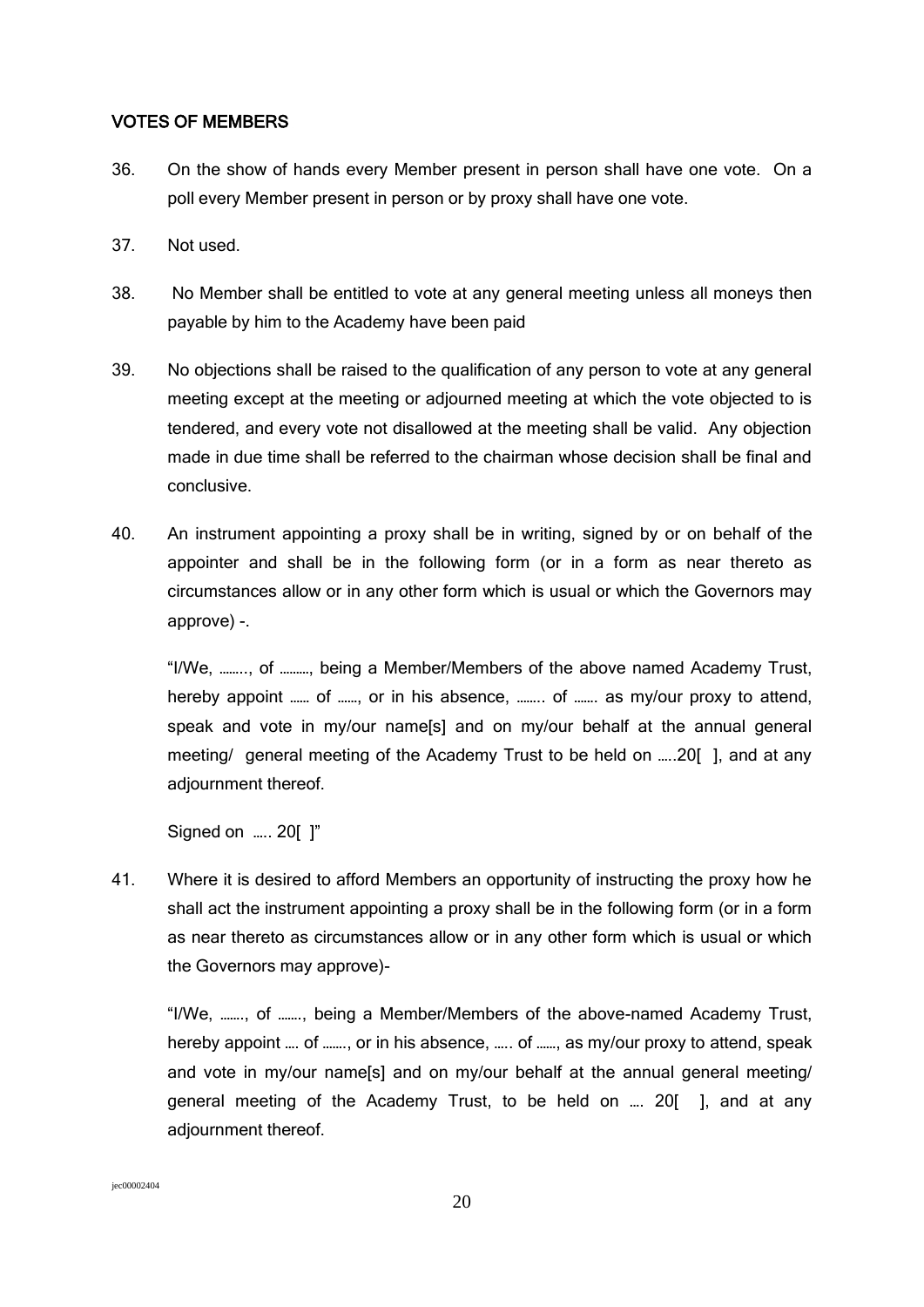This form is to be used in respect of the resolutions mentioned below as follows:

Resolution No. 1 \*for \* against

Resolution No. 2 \*for \* against.

Strike out whichever is not desired.

Unless otherwise instructed, the proxy may vote as he thinks fit or abstain from voting.

Signed on …. 20[ ]"

- 42. The instrument appointing a proxy and any authority under which it is signed or a copy of such authority certified by a notary or in some other way approved by the Members may -
	- (a) be deposited at the office or at such other place within the United Kingdom as is specified in the notice convening the meeting or in any instrument of proxy sent out by the Academy Trust in relation to the meeting not less than 48 hours before the time for holding the meeting or adjourned meeting at which the person named in the instrument proposes to vote, or
	- (b) in the case of a poll taken more than 48 hours after it is demanded, be deposited as aforesaid after the poll has been demanded and not less than 24 hours before the time appointed for the taking of the poll;
	- (c) where the poll is not taken forthwith but is taken not more than 48 hours after it was demanded, be delivered at the meeting at which the poll was demanded to the chairman or to the Clerk or to any Governor;

and an instrument of proxy which is not deposited or delivered in a manner so permitted shall be invalid.

43. A vote given or poll demanded by proxy or by the duly authorised representative of a corporation shall be valid notwithstanding the previous determination of the authority of the person voting or demanding a poll unless notice of the determination was received by the Academy Trust at the office or at such other place at which the instrument of proxy was duly deposited before the commencement of the meeting or adjourned meeting at which the vote given or the poll demanded or (or in the case of a poll taken otherwise than on the same day as the meeting or adjourned meeting)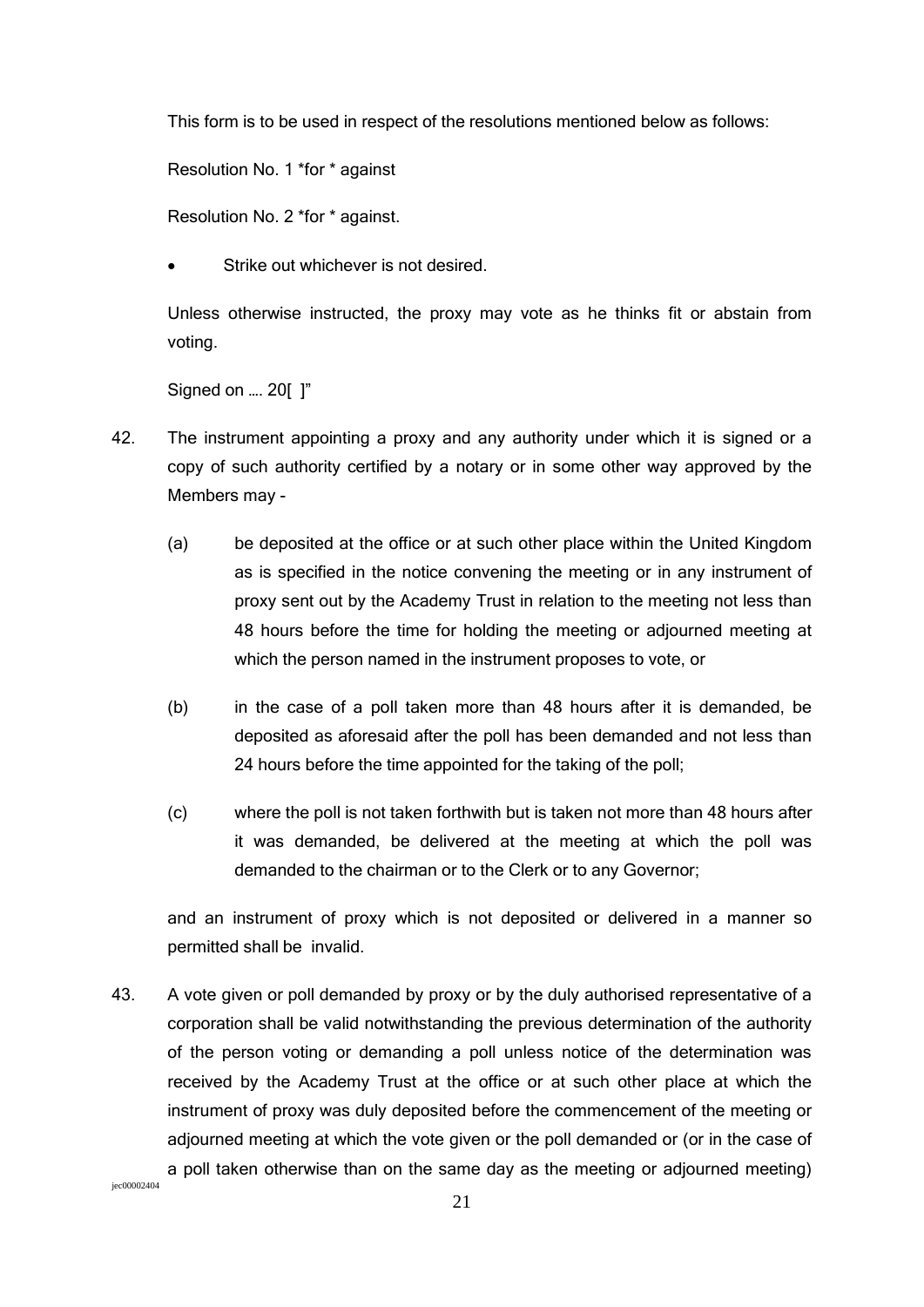the time appointed for taking the poll.

44. Any organisation which is a Member of the Academy Trust may by resolution of its board of directors or other governing body authorise such person as it thinks fit to act as its representative at any meeting of the Academy Trust, and the person so authorised shall be entitled to exercise the same powers on behalf of the organisation which he represents as that organisation could exercise if it were an individual Member of the Academy Trust.<sup>9</sup>

### **GOVERNORS**

- 45. The number of Governors shall be not less than three nor more than seventeen except for appointments of any Additional Governors made by the Secretary of State under Articles 62, 62A, 63 or 68A.
- 45A All Governors shall upon their appointment give a written undertaking to the Foundation Members/Trustees to uphold the Object of the Academy Trust
- 46. Subject to Articles 48-49 and 64, the Academy Trust shall have the following Governors:
	- (a) Up to 4 Governors, appointed under Article 50;
	- (b) Foundation Governors, appointed and/or holding office further to Article 51;
	- (c) not used;
	- (d) 2 Staff Governors appointed under Article 50A;
	- (e) a minimum of 2 and up to 6 Parent Governors appointed under Articles 53- 58 ;
	- (f) the Principal;
	- (g) any Additional Governors, if appointed under Article 62, 62A or 68A; and

<u>.</u>

 $9$  Having become corporate members of the academy company the DBE/F and the Incumbent may (if they wish) use this power to appoint individuals to attend meetings and act on their behalf either as Members or as Governors or as both.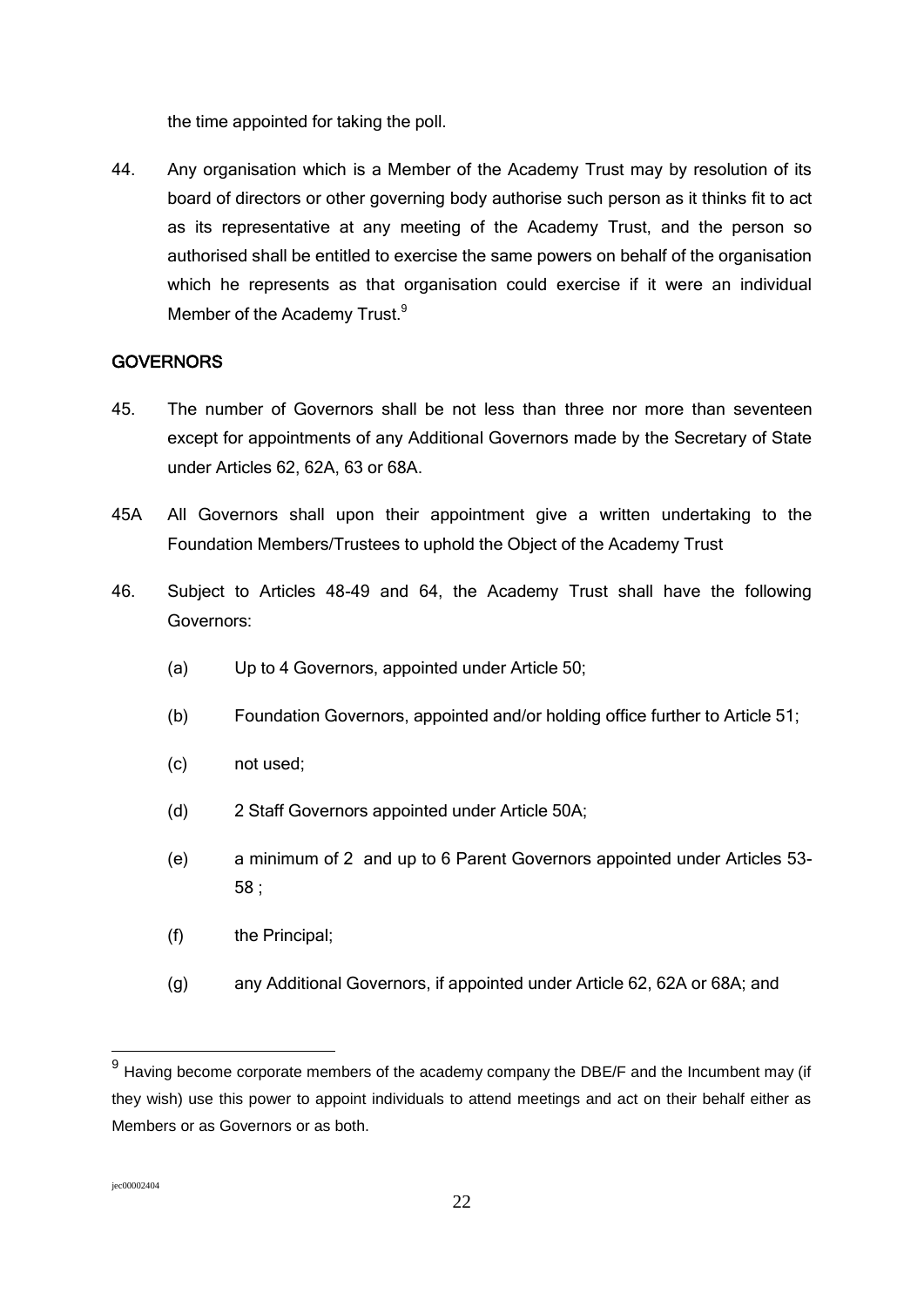- (h) any Further Governors, if appointed under Article 63 or Article 68A;
- 47. The Academy Trust may also have any Co-opted Governor appointed under Article 59
- 48. The first Governors shall be those persons named in the statement delivered pursuant to sections 9 and 12 of the Companies Act 2006.
- 49. Future Governors shall be appointed or elected, as the case may be, under these Articles. Where it is not possible for such a Governor to be appointed or elected due to the fact that an Academy has not yet been established or the Principal has not been appointed, then the relevant Article or part thereof shall not apply.

## APPOINTMENT OF GOVERNORS

- 50. Without prejudice to Article 50A, the Members may appoint up to 4 Governors.
- 50A. The Members may appoint Staff Governors through such process as they may determine, provided that the total number of Governors (including the Principal) who are employees of the Academy Trust does not exceed one third of the total number of Governors.
- 51. The Incumbent shall be a Foundation Governor and he may appoint further Foundation Governor(s) provided that the total number of Foundation Governors shall not exceed 25% of the total number of Governors (excluding any Additional or Further Governors).
- 52. The Principal shall be treated for all purposes as being an ex officio governor.
- 53. Subject to Article 57, the Parent Governors shall be elected by parents of registered pupils at the Academy. A Parent Governor must be a parent of a pupil at the Academy at the time when he is elected.
- 54. The Governing Body shall make all necessary arrangements for, and determine all other matters relating to, an election of Parent Governors, including any question of whether a person is a parent of a registered pupil at the Academy. Any election of Parent Governors which is contested shall be held by secret ballot.
- 55. The arrangements made for the election of a Parent Governor shall provide for every person who is entitled to vote in the election to have an opportunity to do so by post or, if he prefers, by having his ballot paper returned to the Academy Trust by a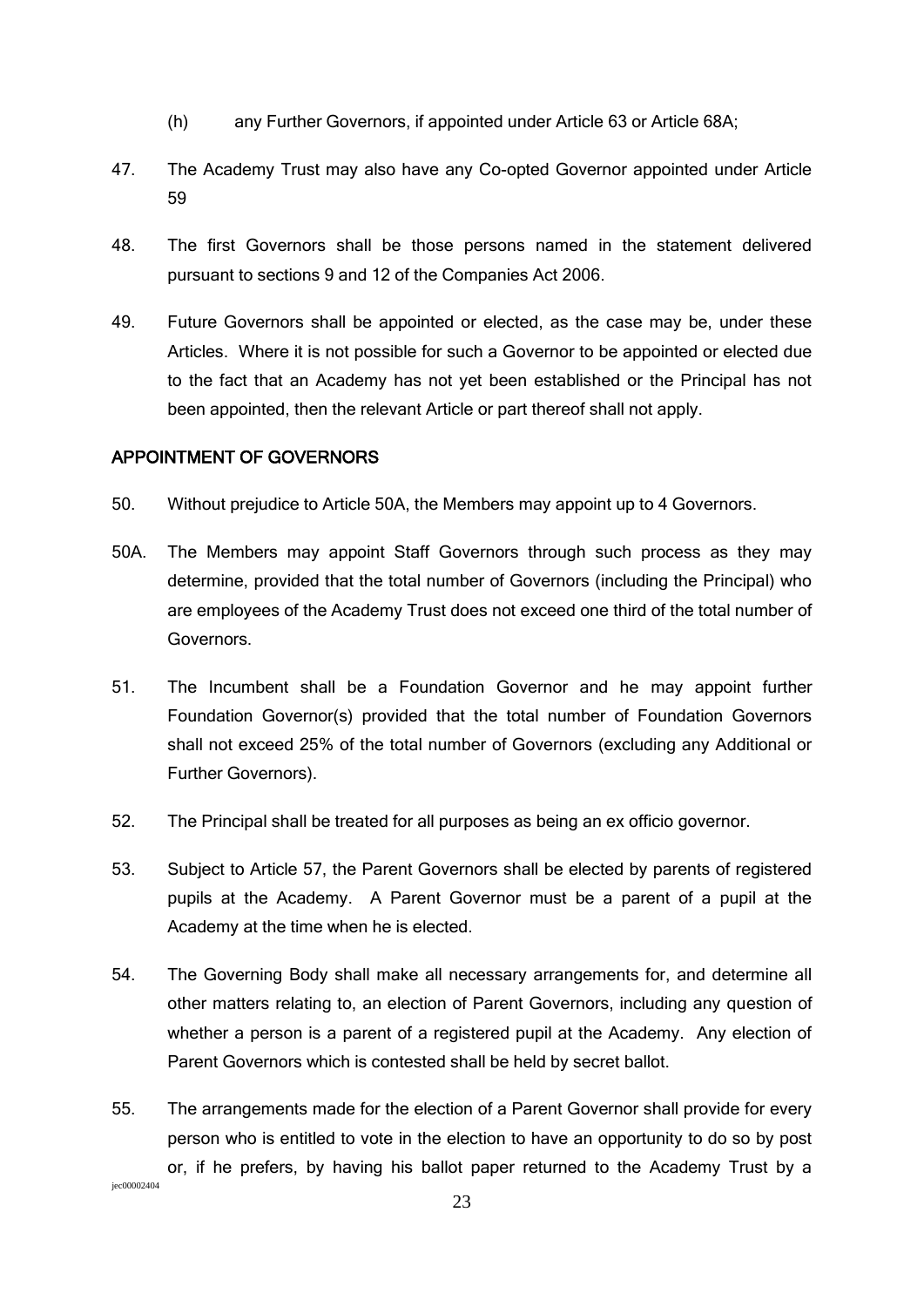registered pupil at the Academy.

- 56. Where a vacancy for a Parent Governor is required to be filled by election, the Governing Body shall take such steps as are reasonably practical to secure that every person who is known to them to be a parent of a registered pupil at the Academy is informed of the vacancy and that it is required to be filled by election, informed that he is entitled to stand as a candidate, and vote at the election, and given an opportunity to do so.
- 57. The number of Parent Governors required shall be made up by Parent Governors appointed by the Governing Body if the number of parents standing for election is less than or the same as the number of vacancies (provided that each such parent is eligible to be so appointed).
- 58. In appointing a Parent Governor the Governing Body shall appoint a person who is the parent of a registered pupil at the Academy; or where it is not reasonably practical to do so, a person who is the parent of a child of compulsory school age.

## CO-OPTED GOVERNORS

59. The Governors may appoint up to 2 Co-opted Governors. A 'Co-opted Governor' means a person who is appointed to be a Governor by being Co-opted by Governors who have not themselves been so appointed. The Governors may not co-opt an employee of the Academy Trust as a Co-opted Governor if thereby the number of Governors who are employees of the Academy Trust would exceed one third of the total number of Governors (including the Principal

### APPOINTMENT OF ADDITIONAL GOVERNORS

- 60. The Secretary of State may give a warning notice to the Governors (which he shall copy to the Diocesan Board of Education) where he is satisfied—
	- (i) that the standards of performance of pupils at the Academy are unacceptably low, or
	- (ii) that there has been a serious breakdown in the way the Academy is managed or governed, or
	- (iii) that the safety of pupils or staff of the Academy is threatened (whether by a breakdown of discipline or otherwise).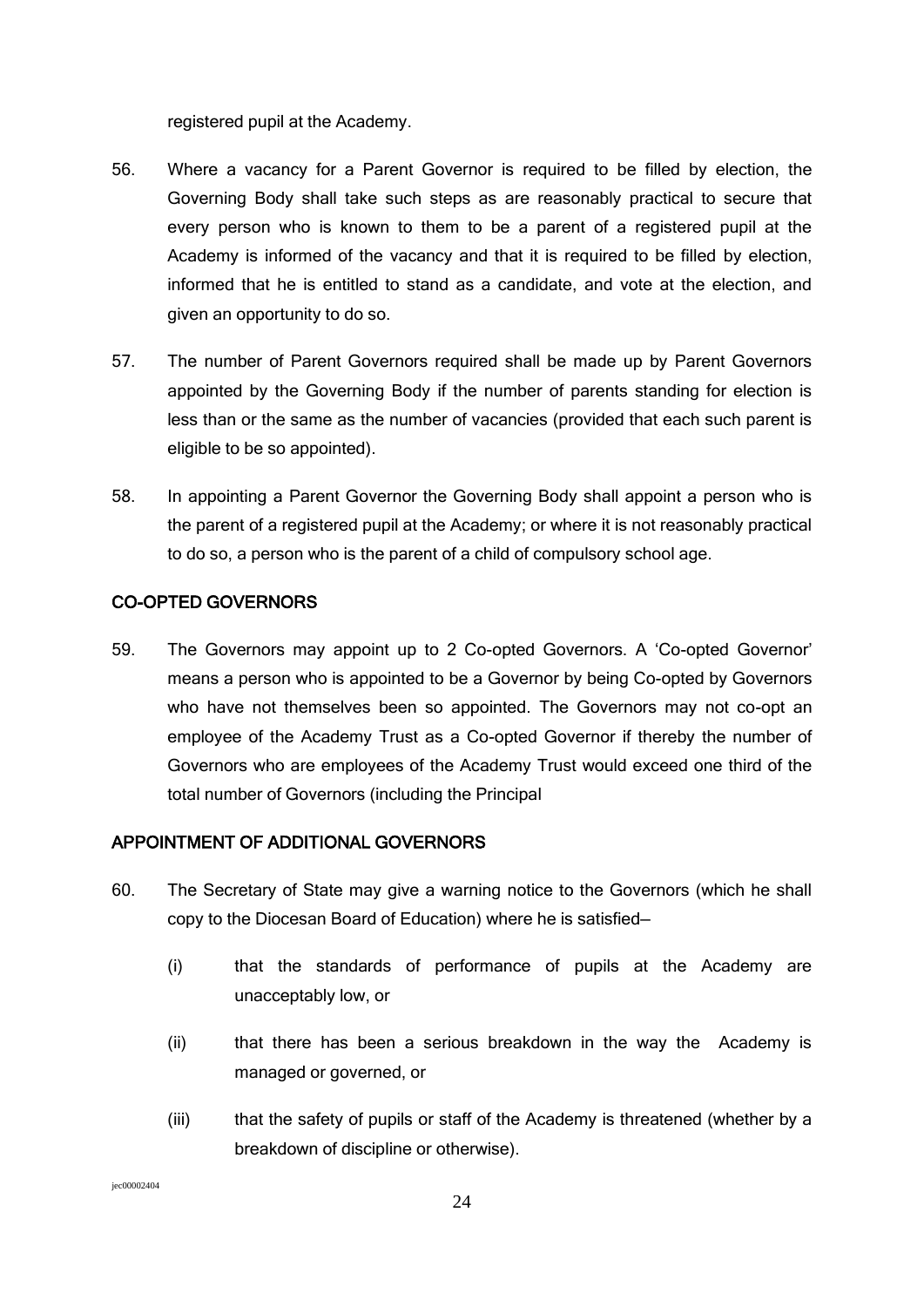- 61. Not used
- 62. Not used.
- 62A Not used.
- 63. Not used.
- 64. Not used.

#### TERM OF OFFICE

65. The term of office for any Governor shall be four years. Subject to remaining eligible to be a particular type of Governor, any Governor may be re-appointed or re-elected.

### RESIGNATION AND REMOVAL

- 66. A Governor shall cease to hold office if he resigns his office by notice to the Academy Trust (but only if at least three Governors will remain in office when the notice of resignation is to take effect).
- 67. A Governor shall cease to hold office if he is removed by the person or persons who appointed him. This Article does not apply in respect of a Parent Governor.
- 68. Where a Governor resigns his office or is removed from office, the Governor or, where he is removed from office, those removing him, shall give written notice thereof to the Clerk.
- 68A. Not used.

### DISQUALIFICATION OF GOVERNORS

- 69. No person shall be qualified to be a Governor unless he is aged 18 or over at the date of his election or appointment. No current pupil of the Academy shall be a Governor.
- 70. A Governor shall cease to hold office if he becomes incapable by reason of illness or injury of managing or administering his own affairs.
- 71. A Governor shall cease to hold office if he is absent without the permission of the Governors from all their meetings held within a period of six months and the Governors resolve that his office be vacated.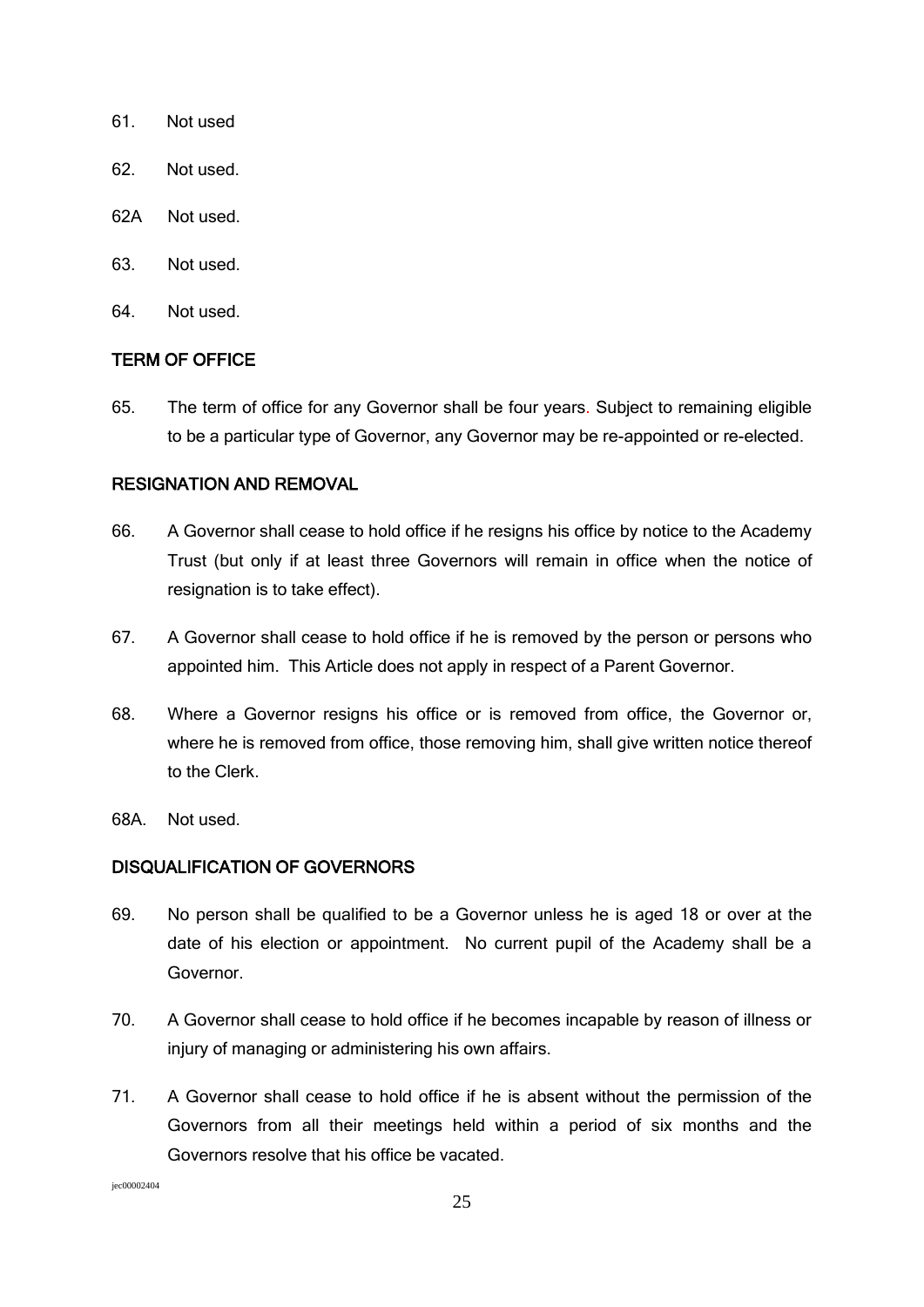- 72. A person shall be disqualified from holding or continuing to hold office as a Governor if—
	- (a) his estate has been sequestrated and the sequestration has not been discharged, annulled or reduced;
	- (b) he is the subject of a bankruptcy restrictions order or an interim order; or
	- (c) notice has been served upon such person pursuant to Article 13A
- 73. A person shall be disqualified from holding or continuing to hold office as a Governor at any time when he is subject to a disqualification order or a disqualification undertaking under the Company Directors Disqualification Act 1986 or to an order made under section 429(2)(b) of the Insolvency Act 1986 (failure to pay under county court administration order).
- 74. A Governor shall cease to hold office if he ceases to be a Governor by virtue of any provision in the Companies Act 2006 or is disqualified from acting as a trustee by virtue of section 178 of the Charities Act 2011 (or any statutory re-enactment or modification of that provision).
- 75. A person shall be disqualified from holding or continuing to hold office as a Governor if he has been removed from the office of charity trustee or trustee for a charity by an order made by the Charity Commission or the High Court on the grounds of any misconduct or mismanagement in the administration of the charity for which he was responsible or to which he was privy, or which he by his conduct contributed to or facilitated.
- 76. A person shall be disqualified from holding or from continuing to hold office as a Governor at any time when he is:
	- (a) included in the list kept by the Secretary of State under section 1 of the Protection of Children Act 1999; or
	- (b) disqualified from working with children in accordance with Section 35 of the Criminal Justice and Court Services Act 2000; or
	- (c) barred from regulated activity relating to children (within the meaning of section 3(2) of the Safeguarding Vulnerable Groups Act 2006)
- jec00002404 (d) unwilling to give the undertaking required pursuant to Article 45A when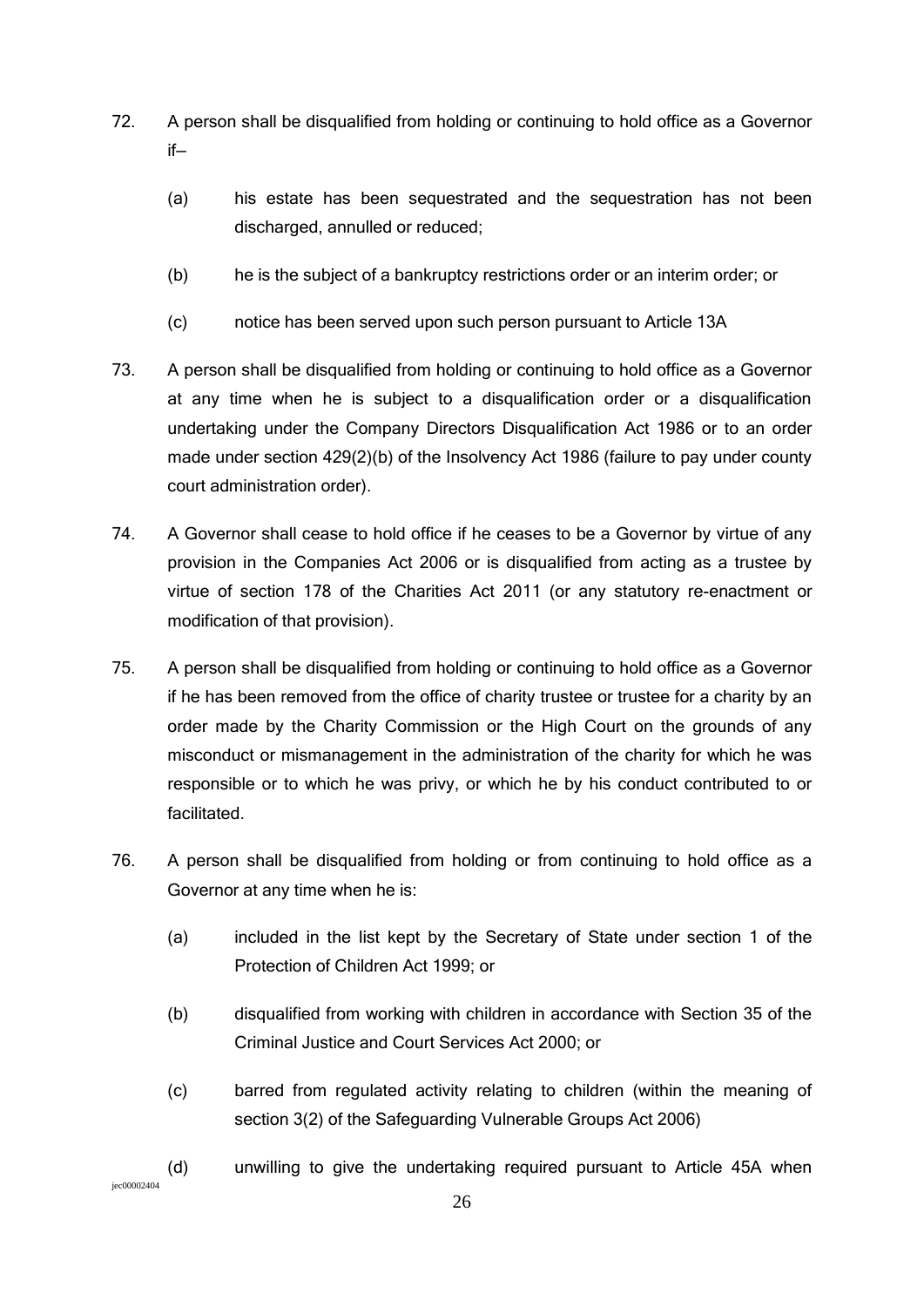requested in writing to provide this by the Foundation Member,

- (e) a person who has previously been disqualified from being a governor of a Church of England designated school.
- 77. Not used.
- 78. A person shall be disqualified from holding or continuing to hold office as a Governor where he has, at any time, been convicted of any criminal offence, excluding any that have been spent under the Rehabilitation of Offenders Act 1974 as amended, and excluding any offence for which the maximum sentence is a fine or a lesser sentence except where a person has been convicted of any offence which falls under section 178 of the Charities Act 2011.
- 79. After the Academy has opened, a person shall be disqualified from holding or continuing to hold office as a Governor if he has not provided to the chairman of the Governors a criminal records certificate at an enhanced disclosure level under section 113B of the Police Act 1997. In the event that the certificate discloses any information which would in the opinion of either the chairman or the Principal confirm their unsuitability to work with children that person shall be disqualified. If a dispute arises as to whether a person shall be disqualified, a referral shall be made to the Secretary of State to determine the matter. The determination of the Secretary of State shall be final.
- 80. Where, by virtue of these Articles a person becomes disqualified from holding, or continuing to hold office as a Governor; and he is, or is proposed, to become such a Governor, he shall upon becoming so disqualified give written notice of that fact to the Clerk.
- 81. Articles 69 to 80 and Articles 98-99 also apply to any member of any committee of the Governors who is not a Governor.

### CLERK TO THE GOVERNORS

82. The Clerk shall be appointed by the Governors for such term, at such remuneration and upon such conditions as they may think fit; and any Clerk so appointed may be removed by them. The Clerk shall not be a Governor or a Principal. Notwithstanding this Article, the Governors may, where the Clerk fails to attend a meeting of theirs, appoint any one of their number or any other person to act as Clerk for the purposes of that meeting.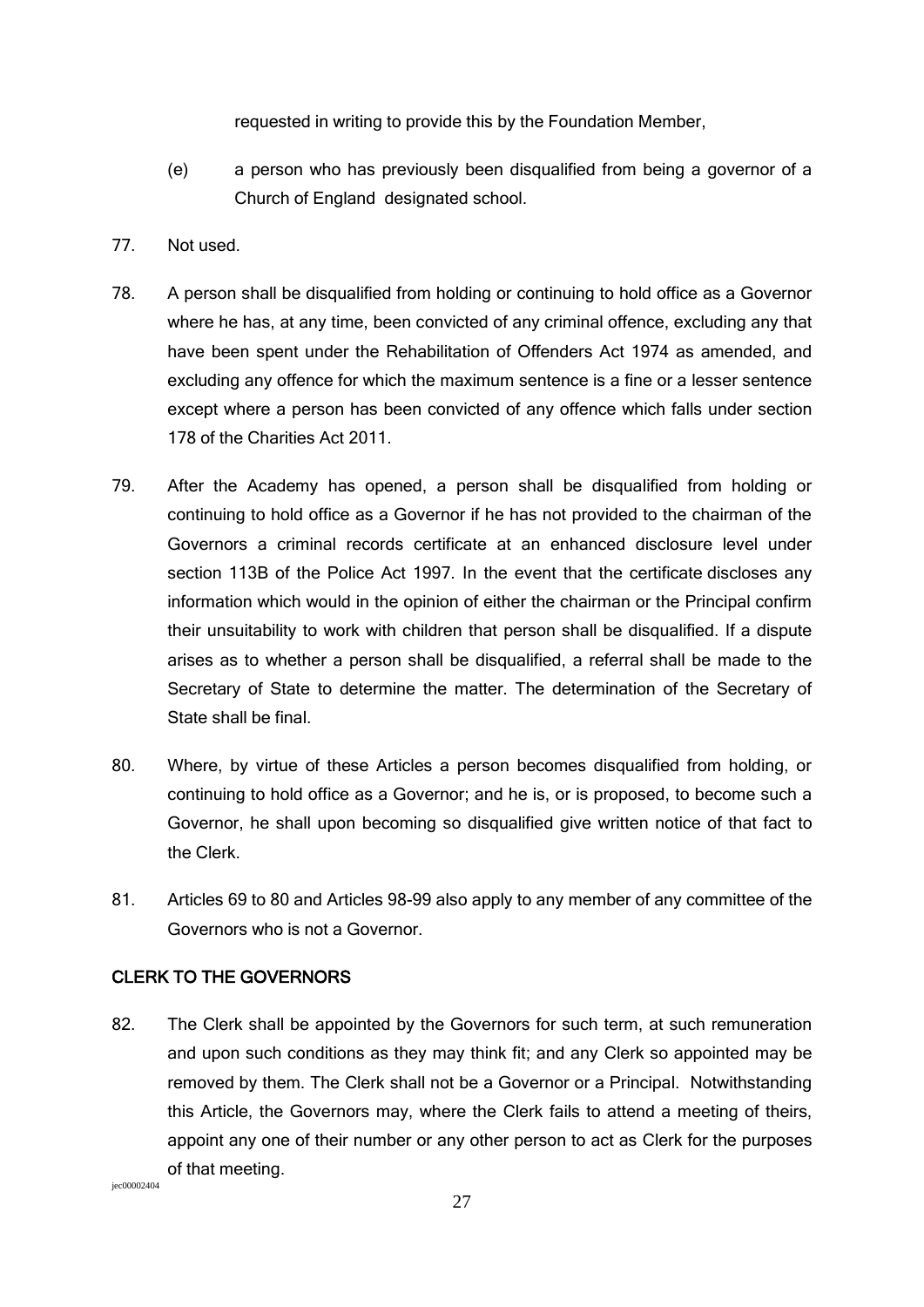### CHAIRMAN AND VICE-CHAIRMAN OF THE GOVERNORS

- 83. The Governors shall each school year elect a chairman and a vice-chairman from among their number. A Governor who is employed by the Academy Trust shall not be eligible for election as chairman or vice-chairman.
- 84. Subject to Article 85, the chairman or vice-chairman shall hold office as such until the start of the first meeting of the Governors in the following school year.
- 85. The chairman or vice-chairman may at any time resign his office by giving notice in writing to the Clerk. The chairman or vice-chairman shall cease to hold office if—
	- (a) he ceases to be a Governor;
	- (b) he is employed by the Academy Trust;
	- (c) he is removed from office in accordance with these Articles; or
	- (d) in the case of the vice-chairman, he is elected in accordance with these Articles to fill a vacancy in the office of chairman.
- 86. Where by reason of any of the matters referred to in Article 85, a vacancy arises in the office of chairman or vice-chairman, the Governors shall at their next meeting elect one of their number to fill that vacancy until the start of the first meeting of the Governors in the following school year.
- 87. Where the chairman is absent from any meeting or there is at the time a vacancy in the office of the chairman, the vice-chairman shall act as the chair for the purposes of the meeting.
- 88. Not used.
- 89. Not used.
- 90. Not used.
- 91. The Governors may remove the chairman or vice-chairman from office in accordance with these Articles.
- 92. A resolution to remove the chairman or vice-chairman from office which is passed at a meeting of the Governors shall not have effect unless—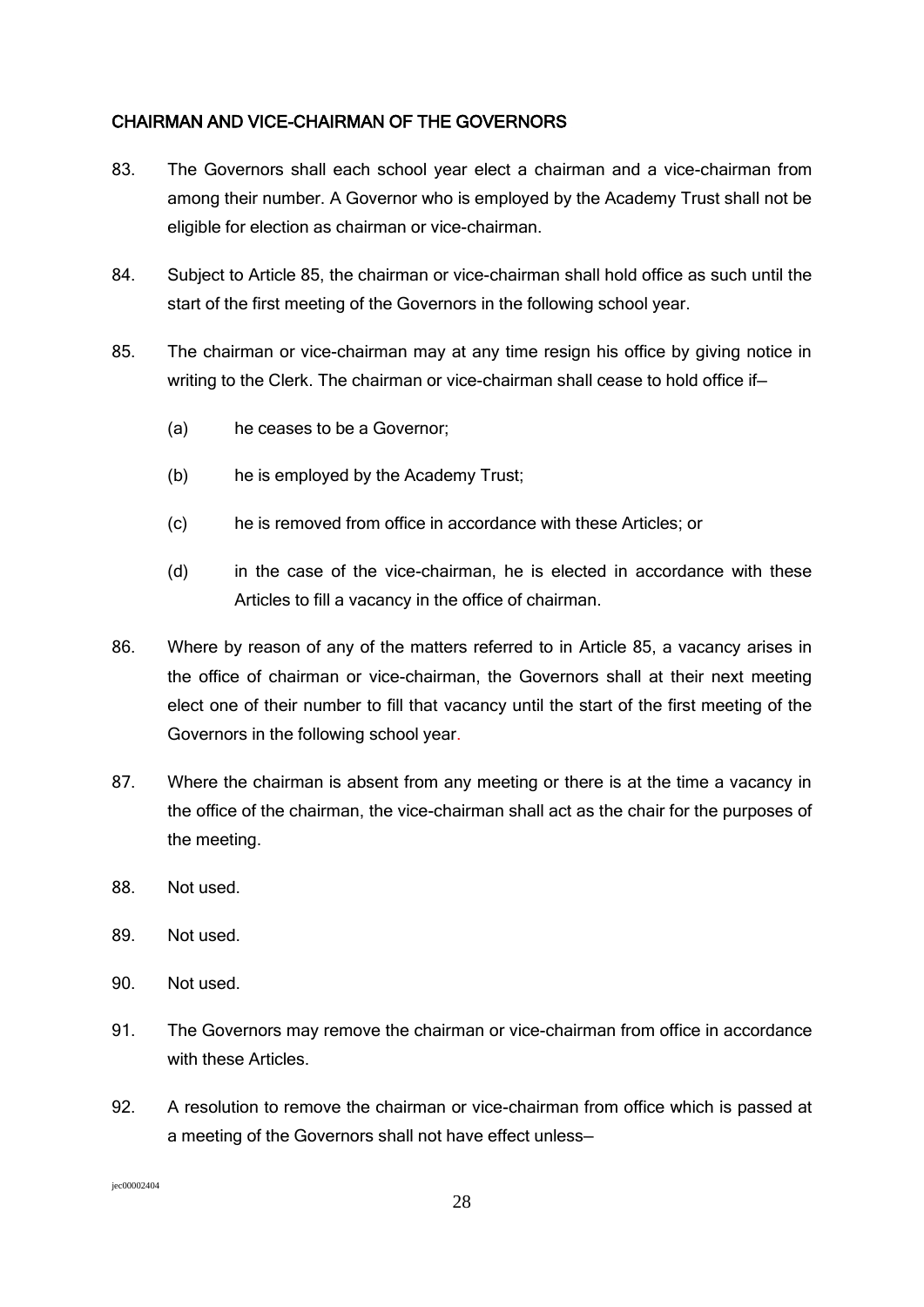- (a) it is confirmed by a resolution passed at a second meeting of the Governors held not less than fourteen days after the first meeting; and
- (b) the matter of the chairman's or vice-chairman's removal from office is specified as an item of business on the agenda for each of those meetings.
- 93. Before the Governors resolve at the relevant meeting on whether to confirm the resolution to remove the chairman or vice-chairman from office, the Governor or Governors proposing his removal shall at that meeting state their reasons for doing so and the chairman or vice-chairman shall be given an opportunity to make a statement in response.

#### POWERS OF GOVERNORS

- 94. Subject to provisions of the Companies Act 2006, the Articles and to any directions given by special resolution, the business of the Academy Trust shall be managed by the Governors who may exercise all the powers of the Academy Trust. No alteration of the Articles and no such direction shall invalidate any prior act of the Governors which would have been valid if that alteration had not been made or that direction had not been given. The powers given by this Article shall not be limited by any special power given to the Governors by the Articles and a meeting of Governors at which a quorum is present may exercise all the powers exercisable by the Governors.
- 95. In addition to all powers hereby expressly conferred upon them and without detracting from the generality of their powers under the Articles the Governors shall have the following powers, namely:
	- (a) to expend the funds of the Academy Trust in such manner as they shall consider most beneficial for the achievement of the Object and to invest in the name of the Academy Trust such part of the funds as they may see fit and to direct the sale or transposition of any such investments and to expend the proceeds of any such sale in furtherance of the Object; and
	- (b) to enter into contracts on behalf of the Academy Trust.
- 96. In the exercise of their powers and functions, the Governors may consider any advice given by the Principal and any other executive officer.
- 97. Any bank account in which any money of the Academy Trust is deposited shall be operated by the Governors in the name of the Academy Trust. All cheques and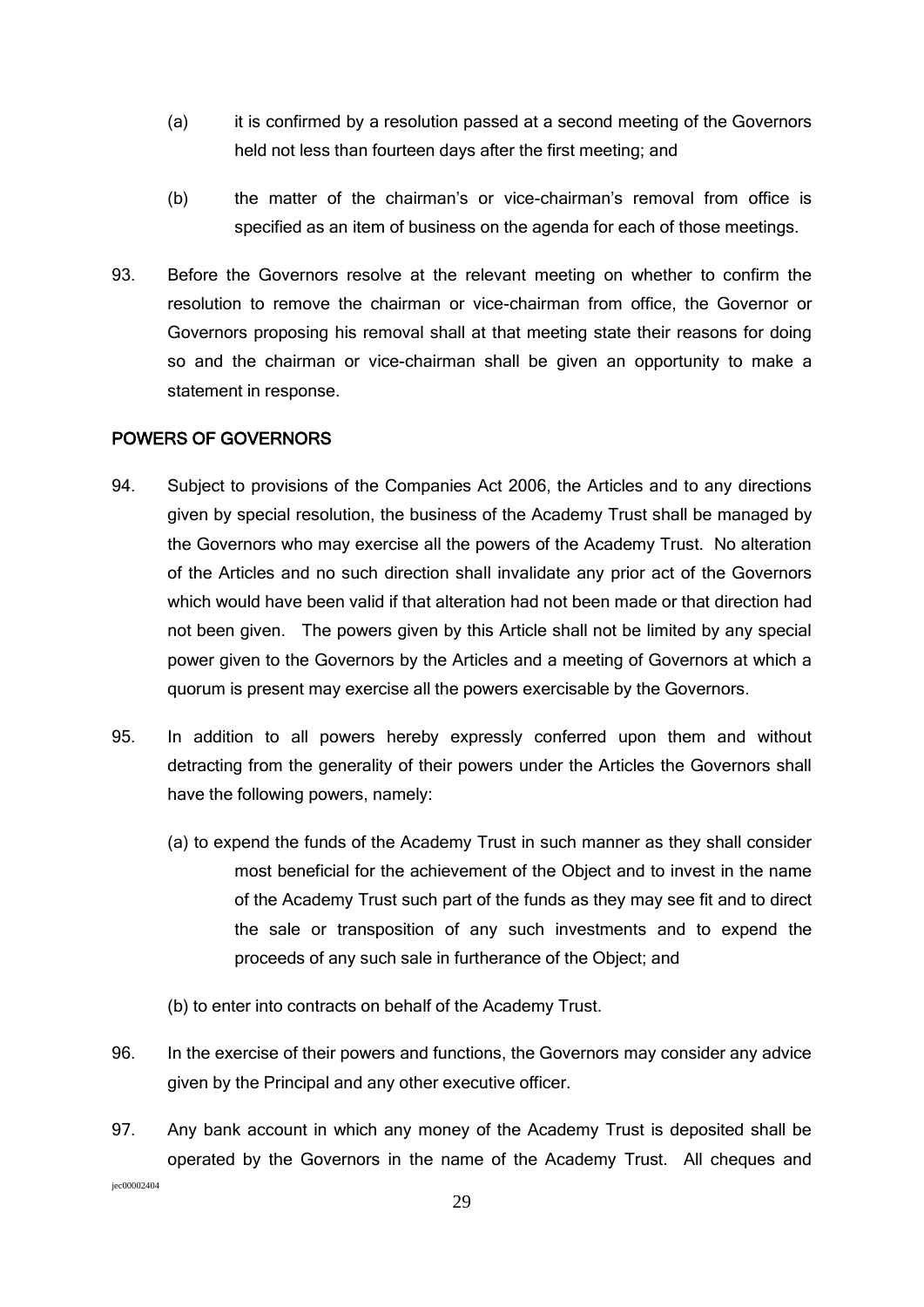orders for the payment of money from such an account shall be signed by at least two signatories authorised by the Governors.

### CONFLICTS OF INTEREST

- 98. Any Governor who has or can have any direct or indirect duty or personal interest (including but not limited to any Personal Financial Interest) which conflicts or may conflict with his duties as a Governor shall disclose that fact to the Governors as soon as he becomes aware of it. A Governor must absent himself from any discussions of the Governors in which it is possible that a conflict will arise between his duty to act solely in the interests of the Academy Trust and any duty or personal interest (including but not limited to any Personal Financial Interest).
- 99. For the purpose of Article 98, a Governor has a Personal Financial Interest in the employment or remuneration of, or the provision of any other benefit to, that Governor as permitted by and as defined by articles 6.5-6.9 .

## THE MINUTES

100. The minutes of the proceedings of a meeting of the Governors shall be drawn up and entered into a book kept for the purpose by the person acting as Clerk for the purposes of the meeting; and shall be signed (subject to the approval of the Governors) at the same or next subsequent meeting by the person acting as chairman thereof.

## **COMMITTEES**

101. Subject to these Articles, the Governors may establish any committee. Subject to these Articles, the constitution, membership and proceedings of any committee shall be determined by the Governors. The establishment, terms of reference, constitution and membership of any committee of the Governors shall be reviewed at least once in every twelve months. The membership of any committee of the Governors may include persons who are not Governors, provided that a majority of members of any such committee shall be Governors. The Governors may determine that some or all of the members of a committee who are not Governors shall be entitled to vote in any proceedings of the committee. No vote on any matter shall be taken at a meeting of a committee of the Governors unless the majority of members of the committee present are Governors.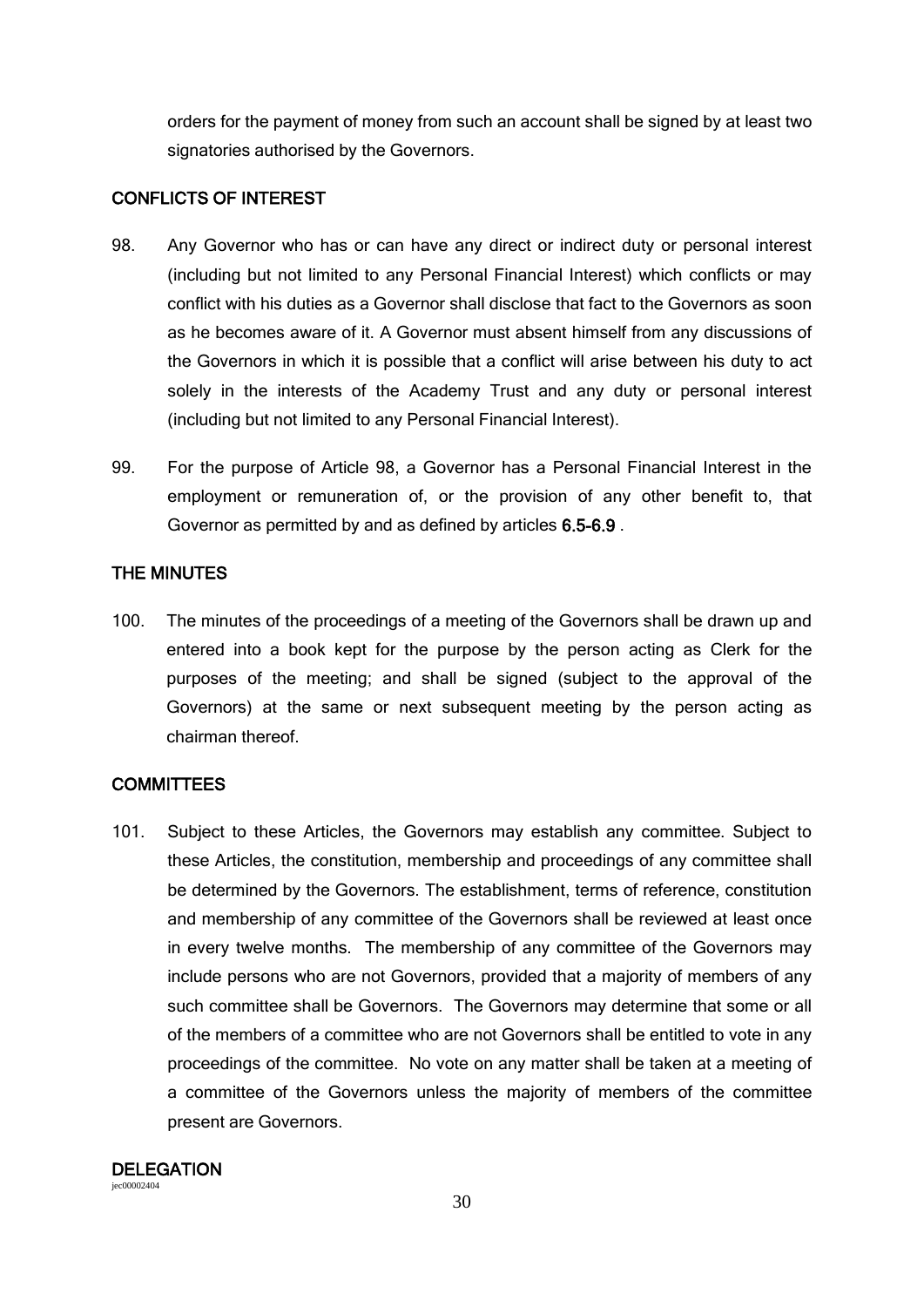- 102. The Governors may delegate to any Governor, committee, the Principal or any other holder of an executive office, such of their powers or functions as they consider desirable to be exercised by them. Any such delegation may be made subject to any conditions the Governors may impose and may be revoked or altered.
- 103. Where any power or function of the Governors is exercised by any committee, any Governor, Principal or any other holder of an executive office, that person or committee shall report to the Governors in respect of any action taken or decision made with respect to the exercise of that power or function at the meeting of the Governors immediately following the taking of the action or the making of the decision.

### PRINCIPAL AND STAFF

- 104. The Governors shall appoint the Principal. In relation to such appointment, the Governors (after having consulted DOBAC and having regard to the Object) may appoint a Principal having regard to that person's ability and fitness to preserve and develop the religious character of the Academy. The Governors shall determine at the time whether the Principal is to be a Reserved Teacher. The Governors may delegate such powers and functions as they consider are required by the Principal for the internal organisation, management and control of the Academy (including the implementation of all policies approved by the Governors and for the direction of the teaching and curriculum at the Academy).
- 104A. In appointing staff other than the Principal the Governors shall use their powers further to the Funding Agreement (being powers equivalent to the powers of Voluntary Controlled schools as set out sections 58 to 60 of the Schools Standards and Framework Act 1998):
	- (a) so as to ensure that at least two Reserved Teachers (although the Principal may be one of the two) are appointed, and
	- (b) having regard to their entitlement under the Funding Agreement to appoint up to one fifth of staff as Reserved Teachers.

### MEETINGS OF THE GOVERNORS

105. Subject to these Articles, the Governors may regulate their proceedings as they think fit.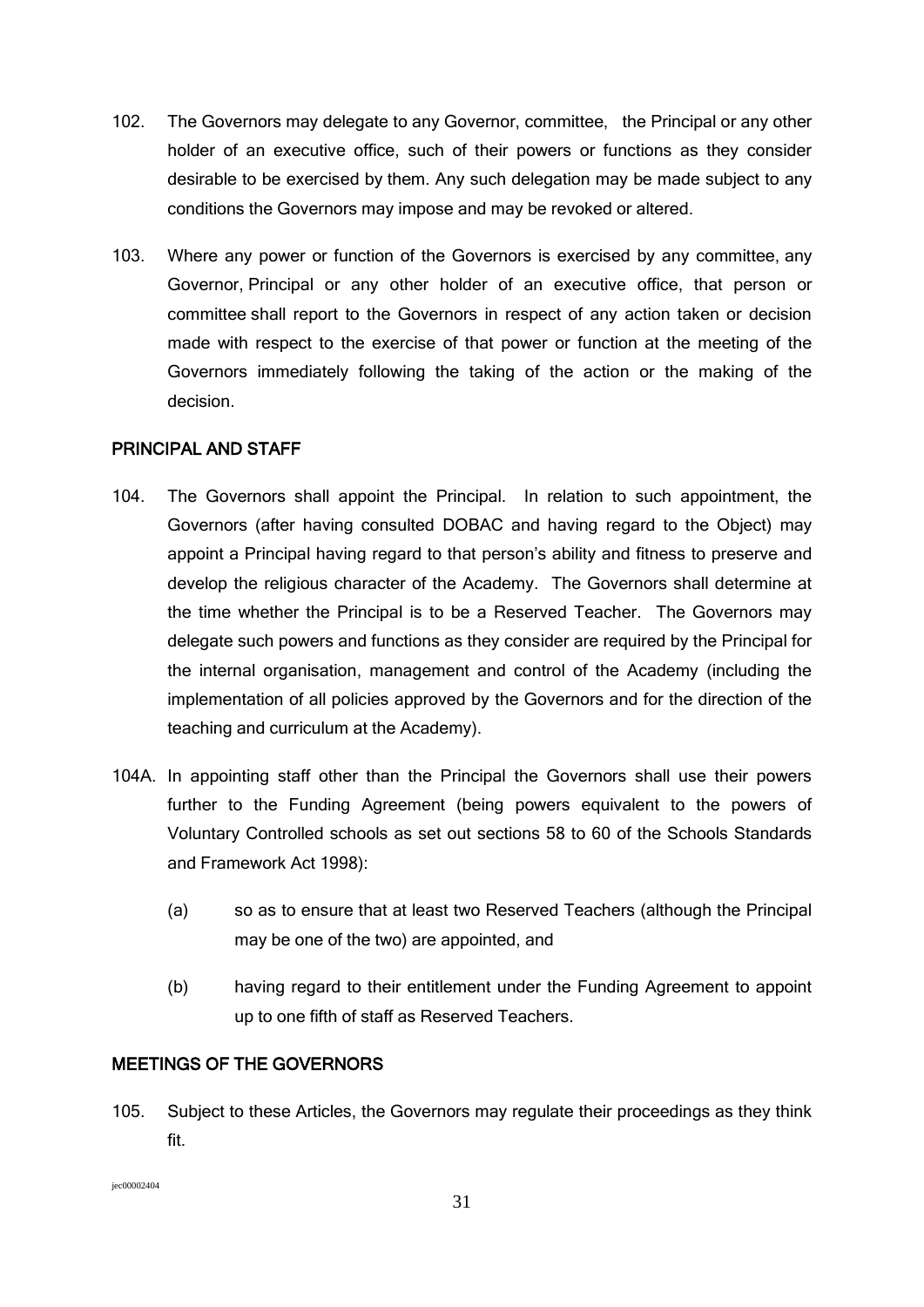- 106. The Governors shall hold at least three meetings in every school year. Meetings of the Governors shall be convened by the Clerk. In exercising his functions under this Article the Clerk shall comply with any direction—
	- (a) given by the Governors; or
	- (b) given by the chairman of the Governors or, in his absence or where there is a vacancy in the office of chairman, the vice-chairman of the Governors, so far as such direction is not inconsistent with any direction given as mentioned in (a).
- 107. Any three Governors may, by notice in writing given to the Clerk, requisition a meeting of the Governors; and it shall be the duty of the Clerk to convene such a meeting as soon as is reasonably practicable.
- 108. Each Governor shall be given at least fourteen clear days before the date of a meeting –
	- (a) notice in writing thereof, signed by the Clerk, and sent to each Governor at the address provided by each Governor from time to time; and
	- (b) a copy of the agenda for the meeting;

provided that where the chairman or, in his absence or where there is a vacancy in the office of chairman, the vice-chairman, so determines on the ground that there are matters demanding urgent consideration, it shall be sufficient if the written notice of a meeting, and the copy of the agenda thereof are given within such shorter period as he directs.

- 109. The convening of a meeting and the proceedings conducted thereat shall not be invalidated by reason of any individual not having received written notice of the meeting or a copy of the agenda thereof.
- 110. A resolution to rescind or vary a resolution carried at a previous meeting of the Governors shall not be proposed at a meeting of the Governors unless the consideration of the rescission or variation of the previous resolution is a specific item of business on the agenda for that meeting.
- 111. A meeting of the Governors shall be terminated forthwith if—
	- (a) the Governors so resolve; or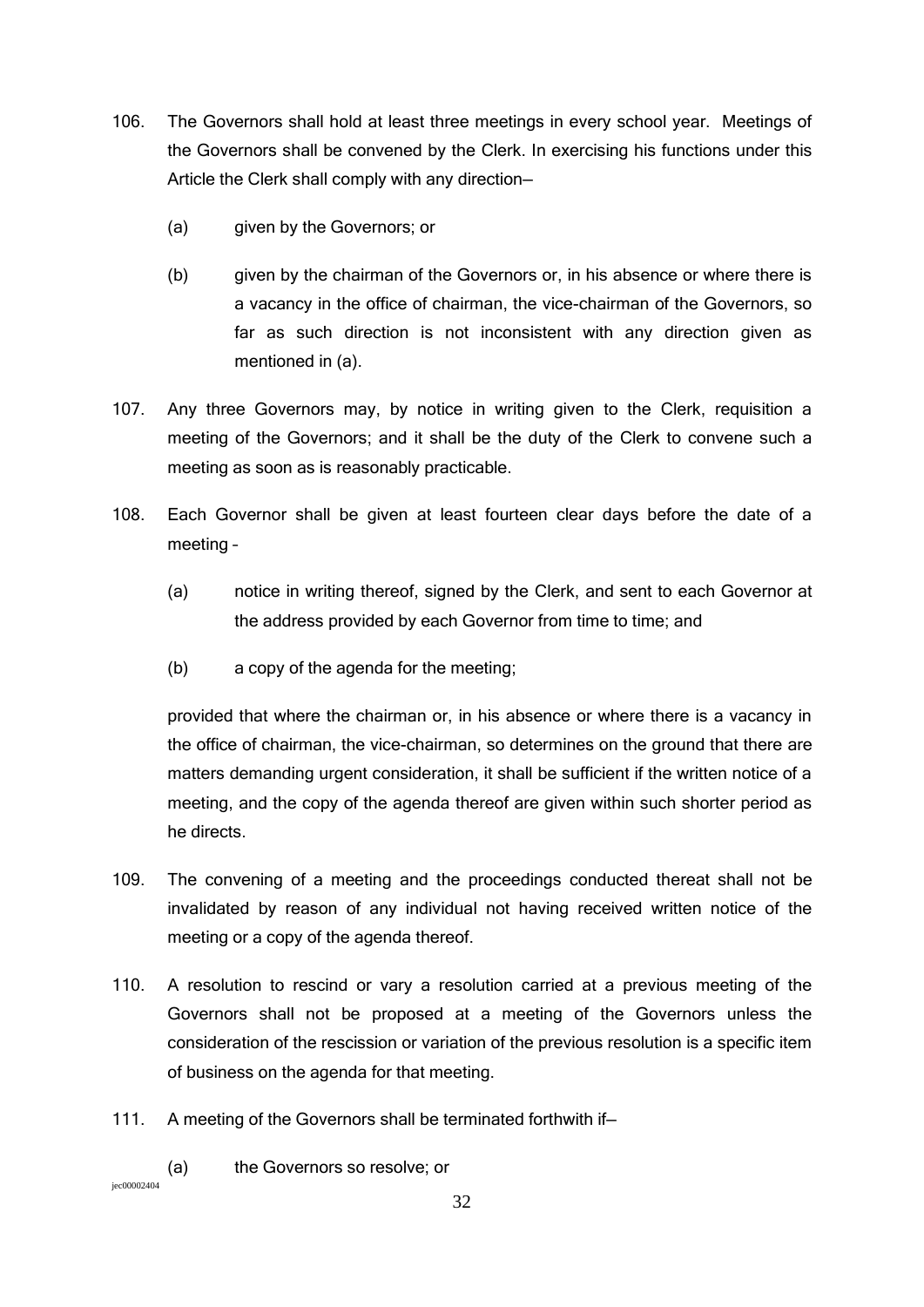- (b) the number of Governors present ceases to constitute a quorum for a meeting of the Governors in accordance with Article 114 , subject to Article 116 .
- 112. Where in accordance with Article 111 a meeting is not held or is terminated before all the matters specified as items of business on the agenda for the meeting have been disposed of, a further meeting shall be convened by the Clerk as soon as is reasonably practicable, but in any event within seven days of the date on which the meeting was originally to be held or was so terminated.
- 113. Where the Governors resolve in accordance with Article 111 to adjourn a meeting before all the items of business on the agenda have been disposed of, the Governors shall before doing so determine the time and date at which a further meeting is to be held for the purposes of completing the consideration of those items, and they shall direct the Clerk to convene a meeting accordingly.
- 114. Subject to Article 116 the quorum for a meeting of the Governors, and any vote on any matter thereat, shall be any three Governors, or, where greater, any one third (rounded up to a whole number) of the total number of Governors holding office at the date of the meeting.
- 115. The Governors may act notwithstanding any vacancies in their number, but, if the numbers of Governors is less than the number fixed as the quorum, the continuing Governors may act only for the purpose of filling vacancies or of calling a general meeting.
- 116. The quorum for the purposes of-
	- (a) appointing a parent Governor under Article 57;
	- (b) any vote on the removal of a Governor in accordance with Article 67;
	- (c) any vote on the removal of the chairman of the Governors in accordance with Article 91:

shall be any two-thirds (rounded up to a whole number) of the persons who are at the time Governors entitled to vote on those respective matters.

117. Subject to these Articles, every question to be decided at a meeting of the Governors shall be determined by a majority of the votes of the Governors present and voting on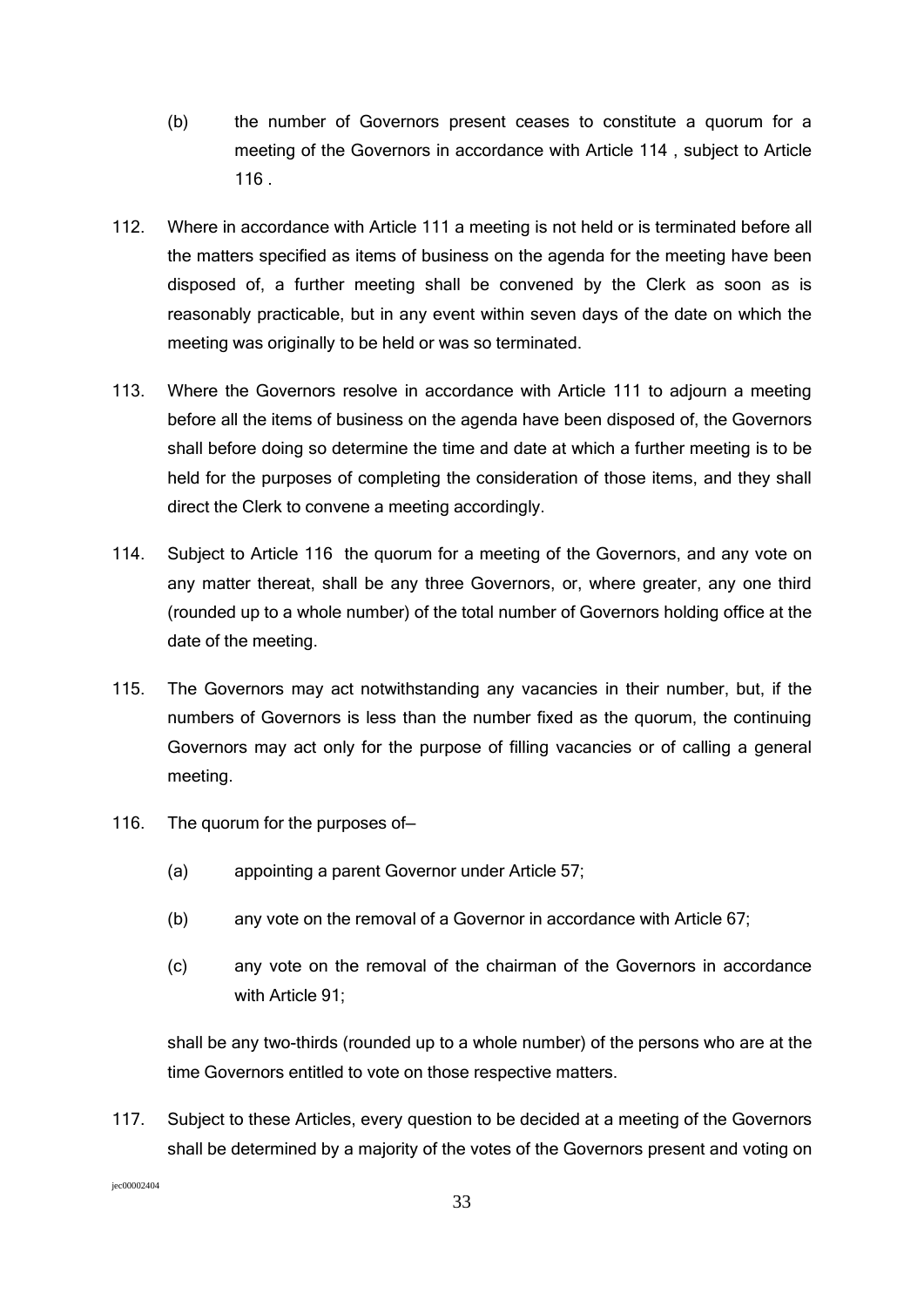the question. Every Governor shall have one vote.

- 118. Subject to Article 114-116, where there is an equal division of votes, the chairman of the meeting shall have a casting vote in addition to any other vote he may have.
- 119. The proceedings of the Governors shall not be invalidated by
	- (a) any vacancy among their number; or
	- (b) any defect in the election, appointment or nomination of any Governor.
- 120. A resolution in writing, signed by all the Governors entitled to receive notice of a meeting of Governors or of a committee of Governors, shall be valid and effective as if it had been passed at a meeting of Governors or (as the case may be) a committee of Governors duly convened and held. Such a resolution may consist of several documents in the same form, each signed by one or more of the Governors.
- 121. Subject to Article122, the Governors shall ensure that a copy of:
	- (a) the agenda for every meeting of the Governors;
	- (b) the draft minutes of every such meeting, if they have been approved by the person acting as chairman of that meeting;
	- (c) the signed minutes of every such meeting; and
	- (d) any report, document or other paper considered at any such meeting,

are, as soon as is reasonably practicable, made available at the Academy to persons wishing to inspect them.

- 122. There may be excluded from any item required to be made available in pursuance of Article 121, any material relating to—
	- (a) a named teacher or other person employed, or proposed to be employed, at the Academy;
	- (b) a named pupil at, or candidate for admission to, the Academy; and
	- © any matter which, by reason of its nature, the Governors are satisfied should remain confidential.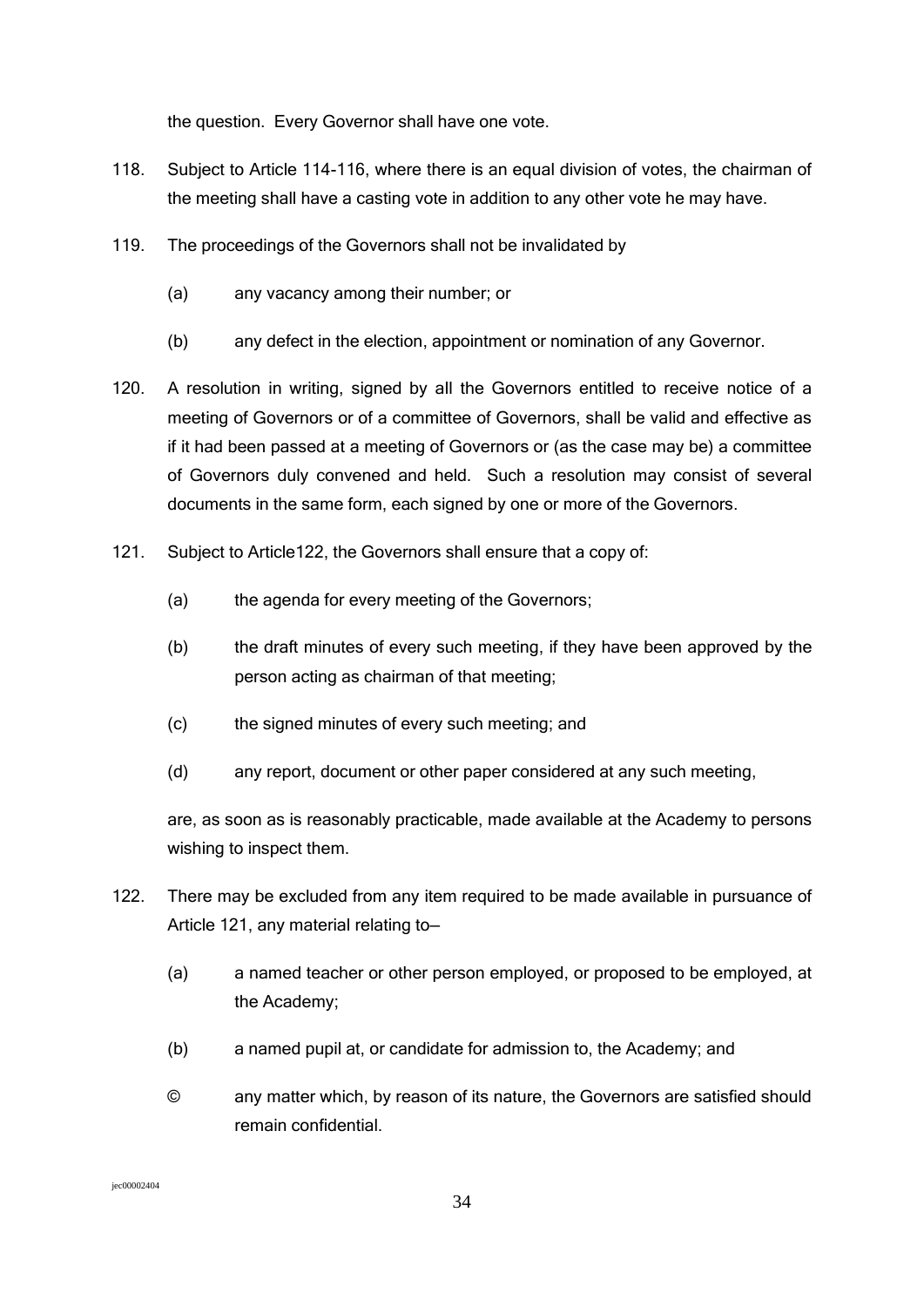- 123. Any Governor shall be able to participate in meetings of the Governors by telephone or video conference provided that:
	- (a) he has given notice of his intention to do so detailing the telephone number on which he can be reached and/or appropriate details of the video conference suite from which he shall be taking part at the time of the meeting at least 48 hours before the meeting; and
	- (b) the Governors have access to the appropriate equipment if after all reasonable efforts it does not prove possible for the person to participate by telephone or video conference the meeting may still proceed with its business provided it is otherwise quorate.

### PATRONS AND HONORARY OFFICERS

124. The Governors may from time to time appoint any person whether or not a Member of the Academy Trust to be a patron of the Academy Trust or to hold any honorary office and may determine for what period he is to hold such office.

### THE SEAL

125. The seal, if any, shall only be used by the authority of the Governors or of a committee of Governors authorised by the Governors. The Governors may determine who shall sign any instrument to which the seal is affixed and unless otherwise so determined it shall be signed by a Governor and by the Clerk or by a second Governor.

## **ACCOUNTS**

126. Accounts shall be prepared in accordance with the relevant Statement of Recommended Practice as if the Academy Trust was a non-exempt charity and Parts 15 and 16 of the Companies Act 2006 and shall file these with the Secretary of State and the Principal Regulator by 31 December each Academy Financial Year.

### ANNUAL REPORT

127. The Governors shall prepare its Annual Report in accordance with the Statement of Recommended Practice as if the Academy Trust was a non-exempt charity and shall file these with the Secretary of State and the Principal Regulator by 31 December each Academy Financial Year.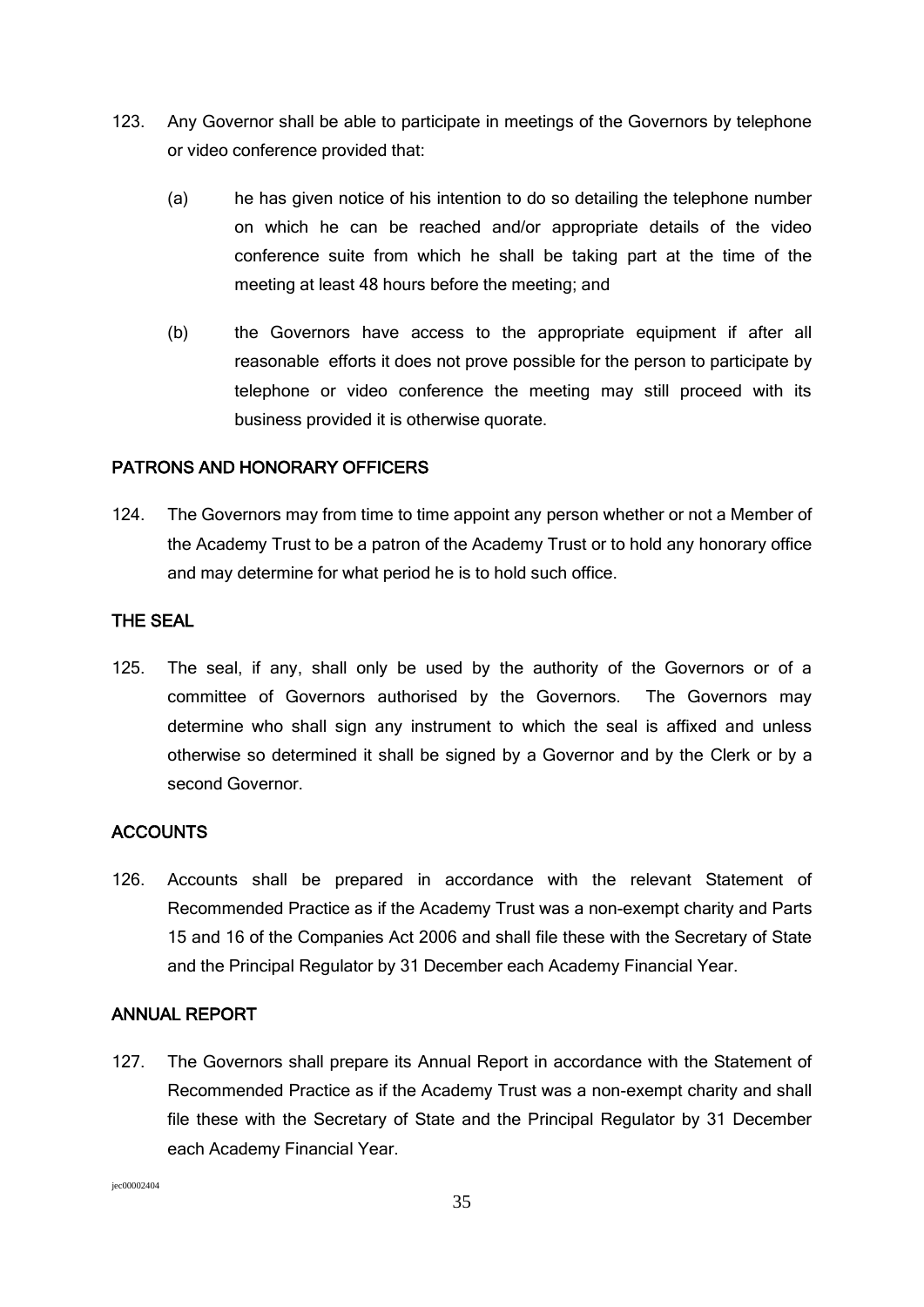#### ANNUAL RETURN

128. The Governors shall comply with their obligations under Part 24 of the Companies Act 2006 (or any statutory re-enactment or modification of that Act) with regard to the preparation of an annual return to the Registrar of Companies and in accordance with the Statement of Recommended Practice as if the Academy Trust was a non-exempt charity and to the Secretary of State and the Principal Regulator by 31 December each Academy Financial Year.

#### **NOTICES**

- 129. Any notice to be given to or by any person pursuant to the Articles (other than a notice calling a meeting of the Governors) shall be in writing or shall be given using electronic communications to an address for the time being notified for that purpose to the person giving the notice. In these Articles, "Address" in relation to electronic communications, includes a number or address used for the purposes of such communications.
- 130. A notice may be given by the Academy Trust to a Member either personally or by sending it by post in a prepaid envelope addressed to the Member at his registered address or by leaving it at that address or by giving it using electronic communications to an address for the time being notified to the Academy Trust by the Member. A Member whose registered address is not within the United Kingdom and who gives to the Academy Trust an address within the United Kingdom at which notices may be given to him, or an address to which notices may be sent using electronic communications, shall be entitled to have notices given to him at that address, but otherwise no such Member shall be entitled to receive any notice from the Academy Trust.
- 131. A Member present, either in person or by proxy, at any meeting of the Academy Trust shall be deemed to have received notice of the meeting and, where necessary, of the purposes for which it was called.
- 132. Proof that an envelope containing a notice was properly addressed, prepaid and posted shall be conclusive evidence that the notice was given. Proof that a notice contained in an electronic communication was sent in accordance with guidance issued by the Institute of Chartered Secretaries and Administrators shall be conclusive evidence that the notice was given. A notice shall be deemed to be given at the expiration of 48 hours after the envelope containing it was posted or, in the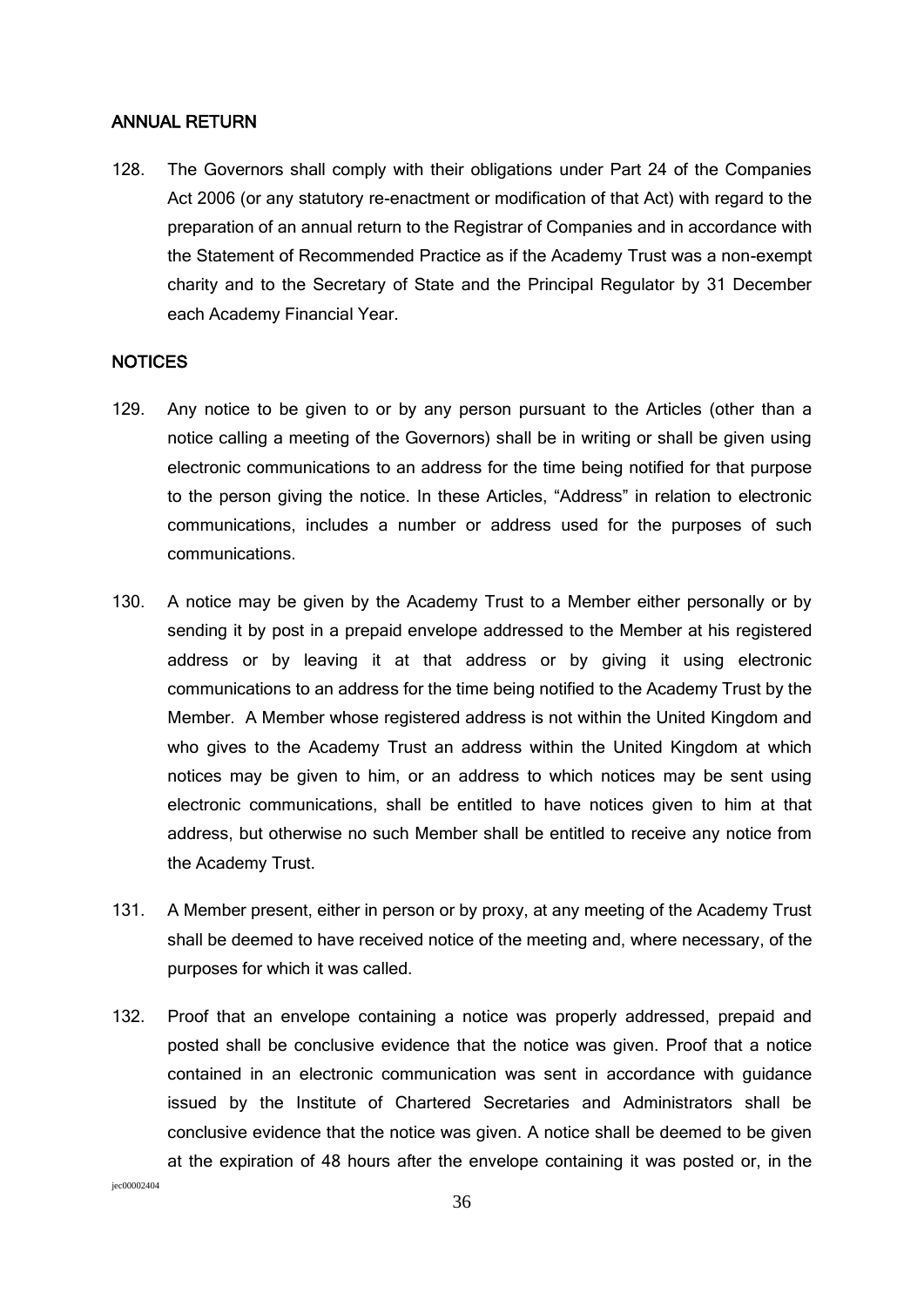case of a notice contained in an electronic communication, at the expiration of 48 hours after the time it was sent.

### **INDEMNITY**

133. Subject to the provisions of the Companies Act 2006 every Governor or other officer or auditor of the Academy Trust shall be indemnified out of the assets of the Academy Trust against any liability incurred by him in that capacity in defending any proceedings, whether civil or criminal, in which judgment is given in favour or in which he is acquitted or in connection with any application in which relief is granted to him by the court from liability for negligence, default, breach of duty or breach of trust in relation to the affairs of the Academy Trust.

### RULES

- 134. The Governors may from time to time make such rules or bye laws as they may deem necessary or expedient or convenient for the proper conduct and management of the Academy Trust, and in particular but without prejudice to the generality of the foregoing, they may by such rules or bye laws regulate:
	- (a) the setting aside of the whole or any part or parts of the Academy Trust's premises at any particular time or times or for any particular purpose or purposes;
	- (b) the procedure at meetings of the Governors and committees of the Governors in so far as such procedure is not regulated by the Articles; and
	- (c) generally, all such matters as are commonly the subject matter of company rules.
- 135. The Academy Trust in general meeting shall have power to alter, add or to repeal the rules or bye laws but only with the consent of the Diocesan Board of Education and the Governors shall adopt such means as they think sufficient to bring to the notice of Members of the Academy Trust all such rules or bye laws, which shall be binding on all Members of the Academy Trust. Provided that no rule or bye law shall be inconsistent with, or shall affect or repeal anything contained in the Articles.

### AVOIDING INFLUENCED COMPANY STATUS

jec00002404 136. Notwithstanding the number of Members from time to time, the maximum aggregate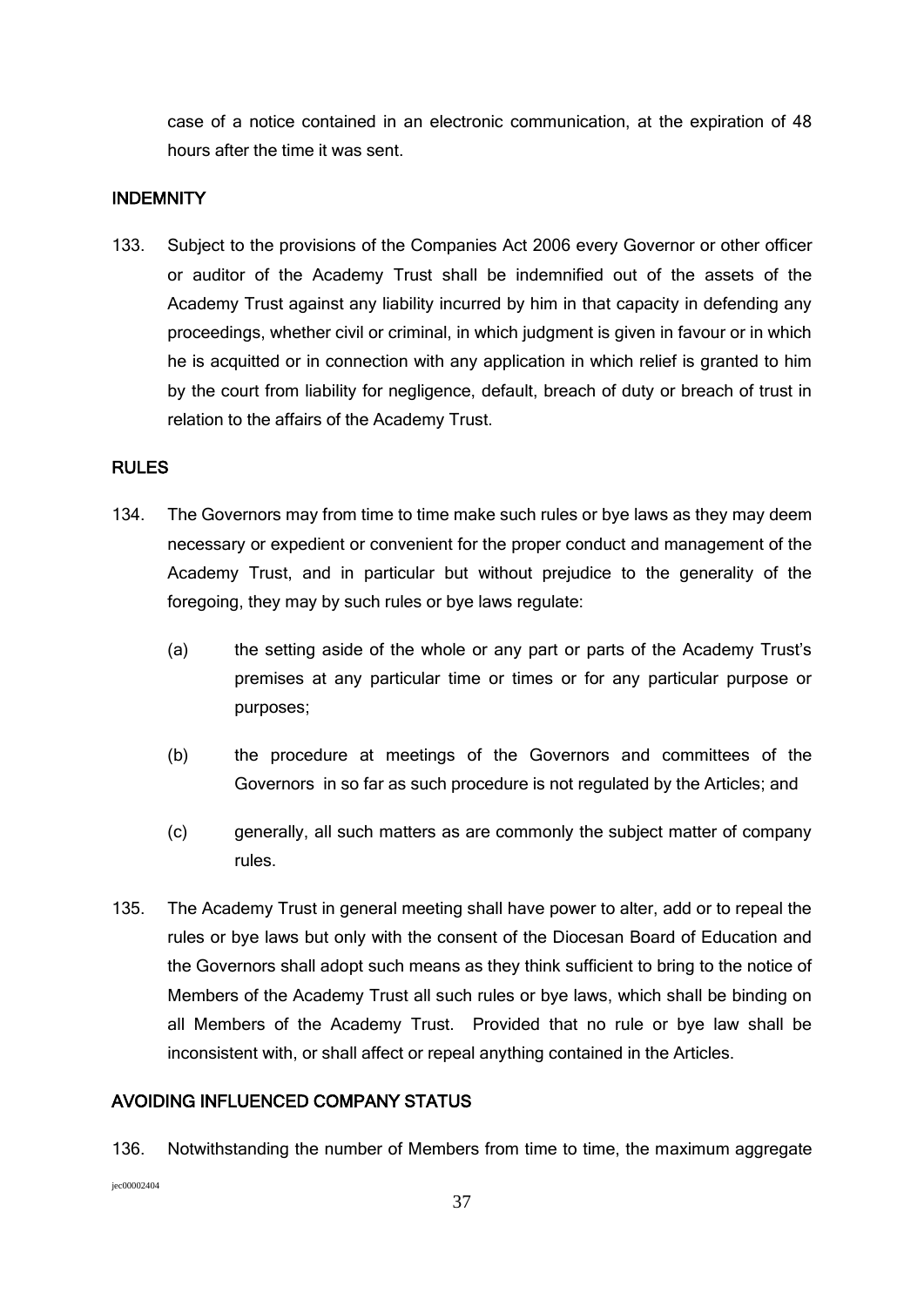number of votes exercisable by Local Authority Associated Persons shall never exceed 19.9% of the total number of votes exercisable by Members in general meeting and the votes of the other Members having a right to vote at the meeting will be increased on a pro-rata basis.

- 137. No person who is a Local Authority Associated Person may be appointed as a Governor if, once the appointment had taken effect, the number of Governors who are Local Authority Associated Persons would represent 20% or more of the total number of Governors. Upon any resolution put to the Governors, the maximum aggregate number of votes exercisable by any Governors who are Local Authority Associated Persons shall represent a maximum of 19.9% of the total number of votes cast by the Governors on such a resolution and the votes of the other Governors having a right to vote at the meeting will be increased on a pro-rata basis.
- 138. No person who is a Local Authority Associated Person is eligible to be appointed to the office of Governor unless his appointment to such office is authorised by the local authority to which he is associated.
- 139. If at the time of either his becoming a Member of the Academy Trust or his first appointment to office as a Governor any Member or Governor was not a Local Authority Associated Person but later becomes so during his membership or tenure as a Governor he shall be deemed to have immediately resigned his membership and/or resigned from his office as a Governor as the case may be.
- 140. If at any time the number of Governors or Members who are also Local Authority Associated Persons would (but for Articles 136 to 139 inclusive) represent 20% or more of the total number of Governors or Members (as the case may be) then a sufficient number of the Governors or Members (as the case may be) who are Local Authority Associated Persons shall be deemed to have resigned as Governors or Members (as the case may be) immediately before the occurrence of such an event to ensure that at all times the number of such Governors or Members (as the case may be) is never equal to or greater than 20% of the total number of Governors or Members (as the case may be). Governors or Members (as the case may be) who are Local Authority Associated Persons shall be deemed to have resigned in order of their appointment date the most recently appointed resigning first.
- 141. The Members will each notify the Academy Trust and each other if at any time they believe that the Academy Trust or any of its subsidiaries has become subject to the